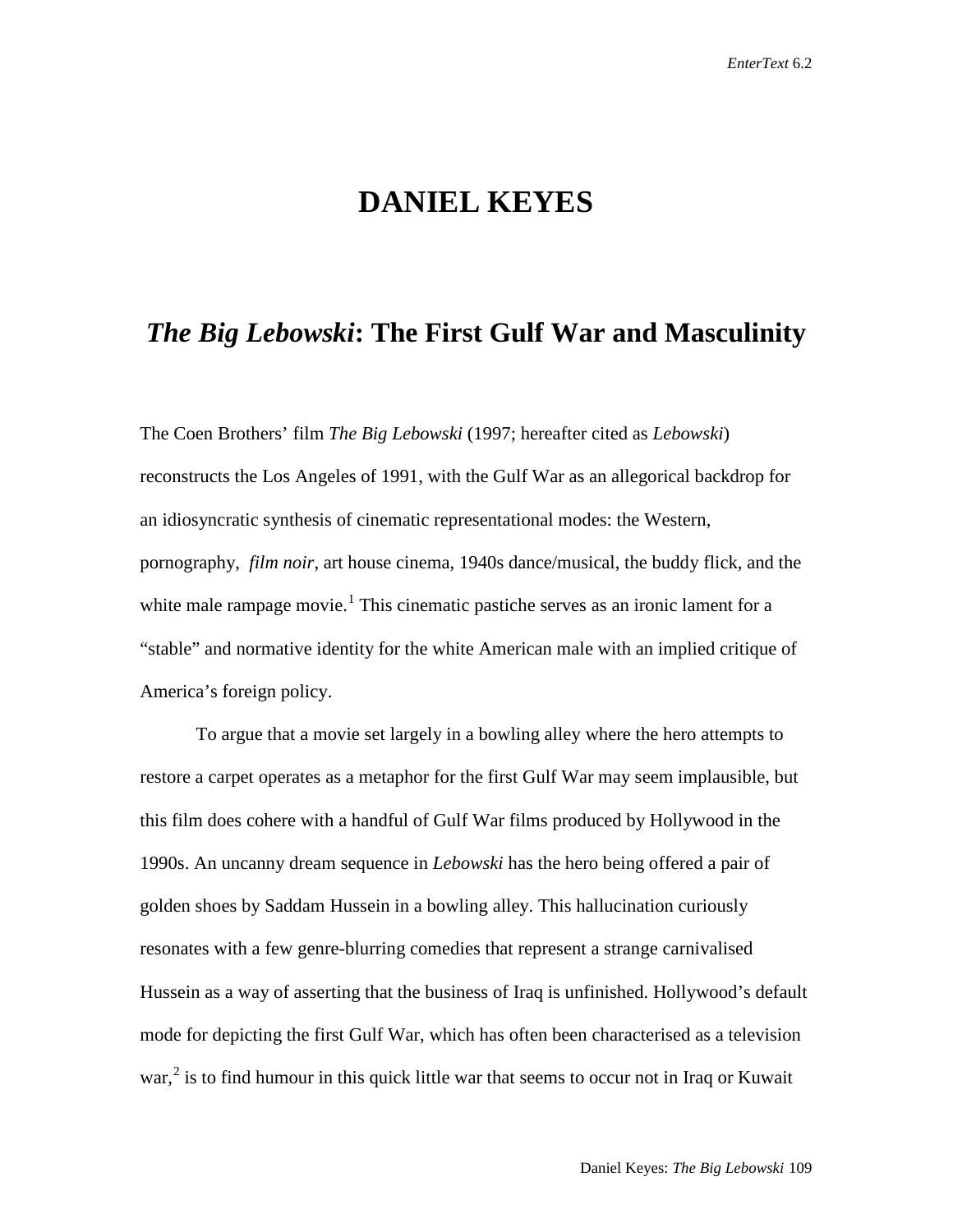but in a self-parodic electronic elsewhere.[3](#page-23-0) *Hot Shots* (1991) provides a parody of *Top Gun* (1986) that includes an aerial bombing with precision: like the doomed coyote in the *Road Runner* cartoon, "Hussein" relaxing by a swimming pool at a palace catches a large America bomb that explodes.This film while satirizing the high tech melodrama of *Top Gun* embraces the dream of smart bombs that only hit the dictator and not his citizens. The genre blurring *Three Kings* (1997) while not offering a carnivalised Hussein, projects the thesis that even the image of Hussein is one that strikes terror into tired, abused, and paranoid Iraqis.<sup>[4](#page-23-1)</sup> The film deliberately offers an image of Iraq that suggests a Wizard-of-Oz-like coloured world where hapless American reservists are redeemed of their materialism by confronting not Hussein but his victims. It argues that the American military left Iraqis at the mercy of an insane despot while attempting to give voice to the common Iraqi perspective on the war. *South Park: Bigger, Longer, and Uncut* (1999) imagines Hussein's death and after life in Hell where he bullies his gay lover Satan and plots world domination. In the 1990s, while "serious" American war films return to the Second World War for nostalgic reprises like *Saving Private Ryan* (1998) and *The Thin Red Line* (1997) that reject the digital war as fodder for the screen,<sup>[5](#page-23-2)</sup> the treatment of the first Gulf War appears to be inflected into a comedic, rampantly inter-textual mode where Hussein haunts the screen in various manifestations as an abject Other. *Lebowski* may carnivalise Hussein's presence, but it does so in a way that interrogates the electronic veneer of American militarism, masculinity and President George Bush Senior's call for a New World Order.

The Coens are not known for producing films that demonstrate "an explicit commitment to political analysis in a social realist vein."[6](#page-23-3) Indeed the Coens are notorious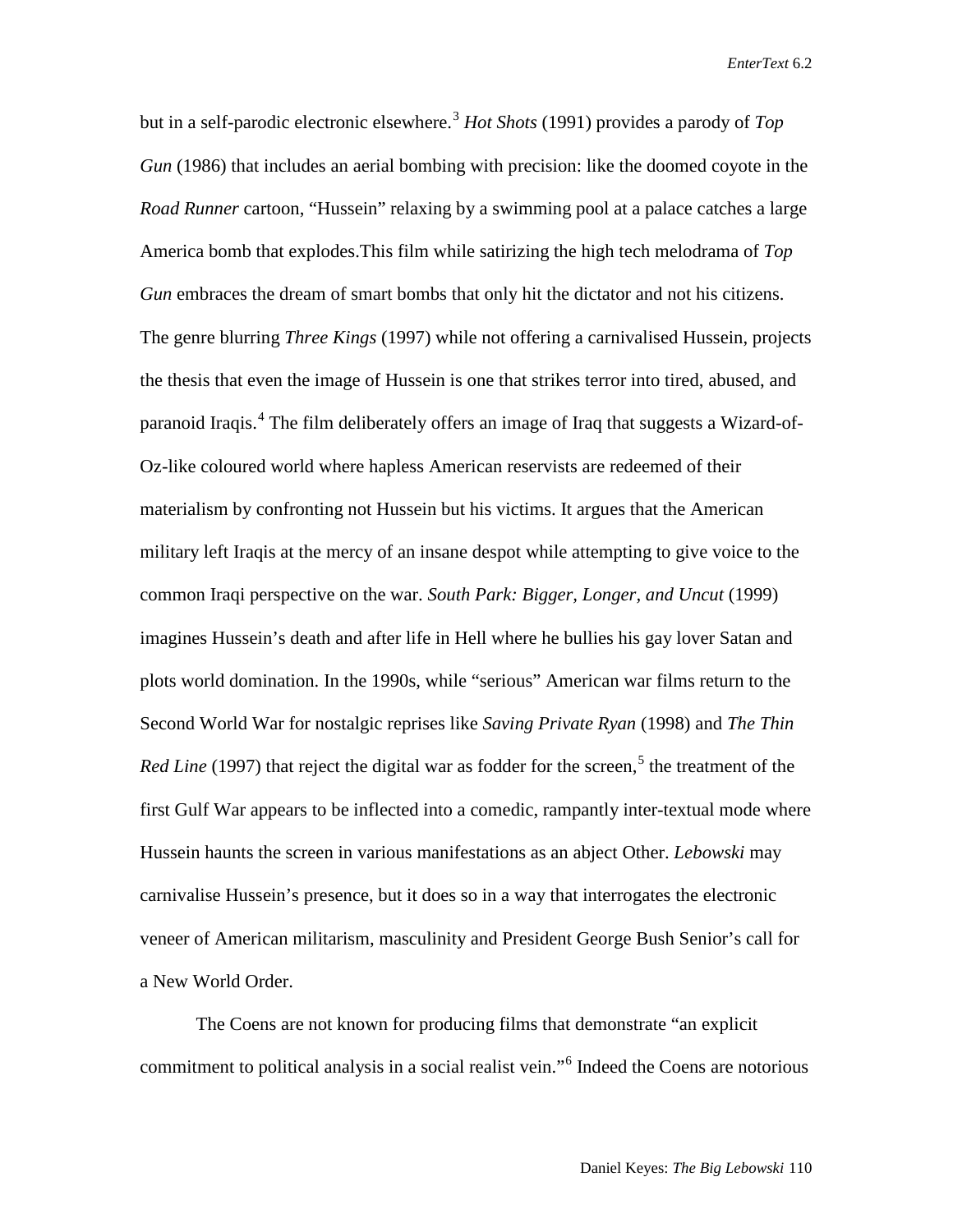for offering interpretative red herrings and defying critical engagement with their films. The flippant introduction to the script of *The Big Lebowski*, which wonderfully parodies academic dissection of films is a case in point. It begins, "[t]he script for *The Big Lebowski* was the winner of the 1998 Bar Kochba Award, honouring achievements in the arts that defy racial and religious stereotyping and promote appreciation for the multiplicity of men."<sup>[7](#page-24-0)</sup> Of course no such award exists. "Bar Kochba" refers not to Gentile-Jewish friendship but to a first century Jewish leader who, via a violent uprising against the Roman empire, created a Jewish nation-state. As such it offers an oblique ironic reference to *Lebowski*'s boorish and violent character Walter Sobchak, played by John Goodman, who as a convert to Judaism and a supporter of force over pacifism vocally insists on the rights of the state of Israel. The Coens' introduction may be read as joke or a clue to the film's themes of masculinity and friendship in a time of war.

The Coens' general caginess around interpretation is echoed in interviews. In a chatty interview with William Preston Robertson, they dodge attempts to ascribe a theme to the film. Ethan Coen concludes that "you sort of do it by feel and not with reasons."[8](#page-24-1) Early criticism of the film, like Carolyn Russell's *The Films of Joel and Ethan,* sees the Coens as filmic savants who "feel" the production, and thus she underrates the film: "*Lebowski* is ultimately a caricature of their distinct style of filmmaking, a movie that showcases many of the Coens' motifs with little of the wit with which the filmmakers have typically deployed them."<sup>[9](#page-24-2)</sup> Against such reductive appraisals is the view that the Coens are not simply formalist jesters who enjoy an empty play of style. George Toles, Guy Maddin's scriptwriter, asserts that the Coens' earlier film *Fargo,* which initially may seem like a "visit to the playground of the lie," is a film that redeems itself via the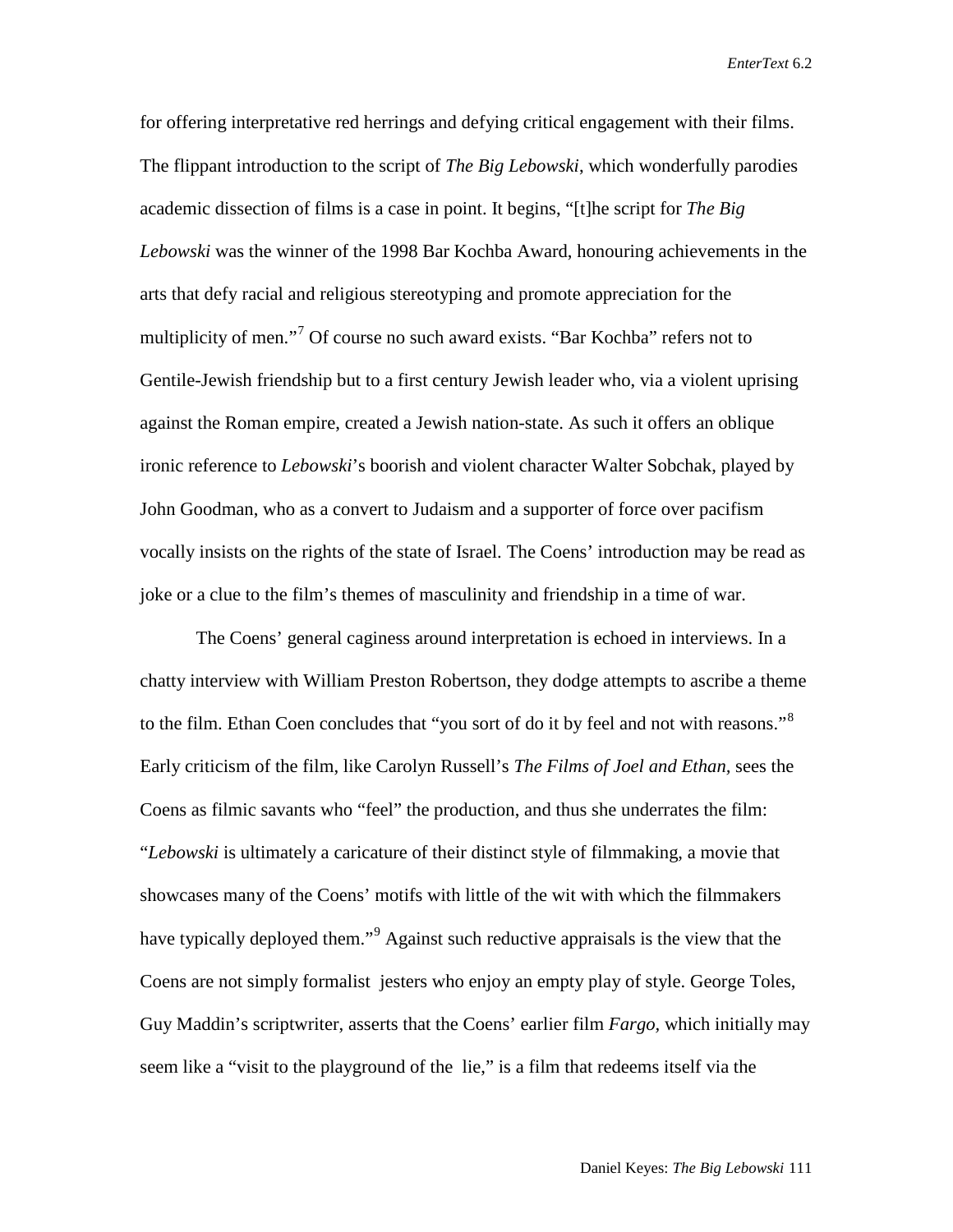unflappable pregnant sheriff Marge Gunderson, who offers a moral centre free of the biting irony that infects the doomed characters.<sup>[10](#page-24-3)</sup> This view of the Coens as leading a strategic retreat from the ist play of "style for the sake of style" is echoed in R. Barton Palmer's auteural study of the Coens. He suggests that although their films are "undoubtedly ,"they "engage in a dialogue with genre and classic studio films that does not slight the political and cultural."[11](#page-24-4) Palmer asserts broad *noir-*ish and post-humanist thematic unity to the Coens' works, stating the dominant theme of their work is "the twin impossibilities of human experience: coming to a meaningful understanding of others and mastering a brute reality ruled by the principle of seemingly diabolical mischance."<sup>[12](#page-24-5)</sup> However, *Lebowski* is more specifically historical and political in its critique of the white male and American empire, and ultimately offers a degree of optimism missing from Barton's analysis.

The view that *Lebowski*, despite its obvious mixing of styles, is capable of insisting on a history is supported by three articles. Maria Cristina Iuli in "Memory and Time in *The Big Lebowski*: How Can the Political Return?" argues the film disrupts the three big discourses of national history, national mythology and "the patriarchal discourse of masculinity."[13](#page-24-6) Iuli like Lisa Donald's "Bowling, Gender and Emasculation in The Big Lebowski" offers a feminist analysis of how bowling operates a metaphor for the inherent instability of the masculine project.<sup>[14](#page-24-7)</sup> Iuli asserts the film "is about a politics without representation and a history without archive. Both history and politics return, but in a transformative movement that frees them from the conventions of History.<sup>"[15](#page-24-8)</sup> The film's sense of the past as a living pastiche within the context of the first Gulf War suggests history and politics never leave the film but rather the film offers a process where history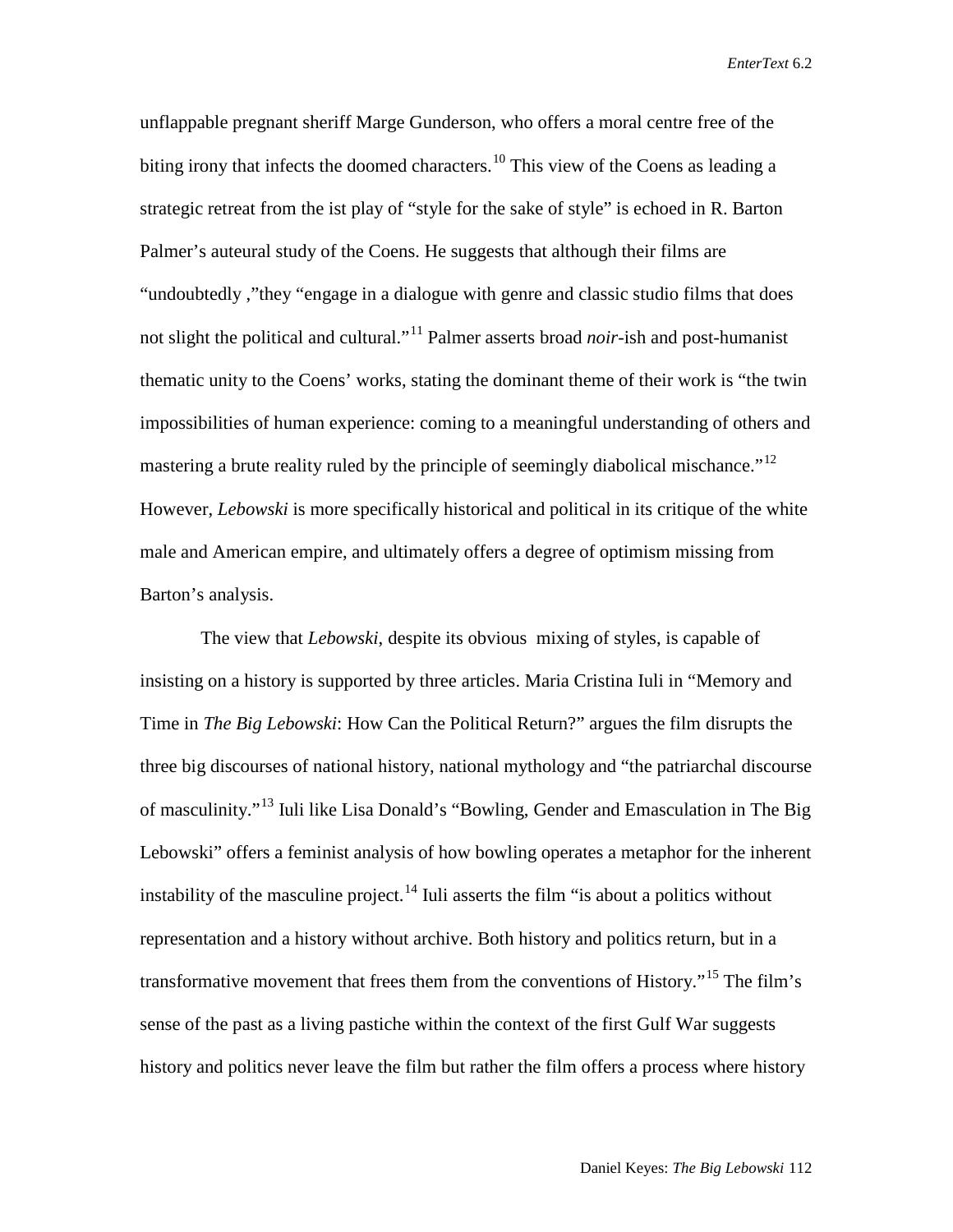in a jumbled form drives characters' actions. This view compliments Todd A. Comer's "'This Aggression Will Not Stand': Myth, War, and Ethics in *The Big Lebowski*" which directly connects the film's characterisation to the first Gulf War and the way pacifism is systematically silenced.<sup>[16](#page-24-9)</sup> In *Lebowski* ism operates not as an empty signifier but as a way of challenging the dominant patriarchal war machine.The blurring of genre in the hybrid space of *Lebowski*'s Los Angeles recalls the notion of the chronotope, or "time space," which Bakhtin in *The Dialogic Imagination* suggests operates "as the primary means for materializing time in space, [and] emerges as a centre for concretizing representation, as a force giving body to the entire novel."<sup>[17](#page-24-10)</sup> For Bakhtin, the chronotope usually operates to unify fractured experience for the reader of a novel. However, Lynne Pearce in *Reading Dialogues* suggests Bakhtin's notion of the chronotope should not be restricted to fixing a narrative in a singular time and space, but that chronotopes can exist dialogically, overlapping in a narrative in what she dubs "polychronotopes." <sup>[18](#page-24-11)</sup> uses polychronotopes as embodied by characters' world-views to construct L.A. with the first Gulf War as backdrop.<sup>[19](#page-24-12)</sup> Many of these characters appear to operate within their own peculiar chronotopes as defined by film, music, and television nostalgia that delineate their identities; consequently, the action of the film arises from a clash of heavily stylised chronotopes that question notions of mediated stable white masculinity. In the film's representation of time and space, nostalgia operates as a strategy for fashioning characters' identities on the *tabula rasa* of Los Angeles in 1991 with the Gulf War flickering in the mediated backdrop. $^{20}$ 

Although this film blends a dizzy array of film genres, it is anchored by the genre of the Western that begins, ends, and absentmindedly narrates the action. The opening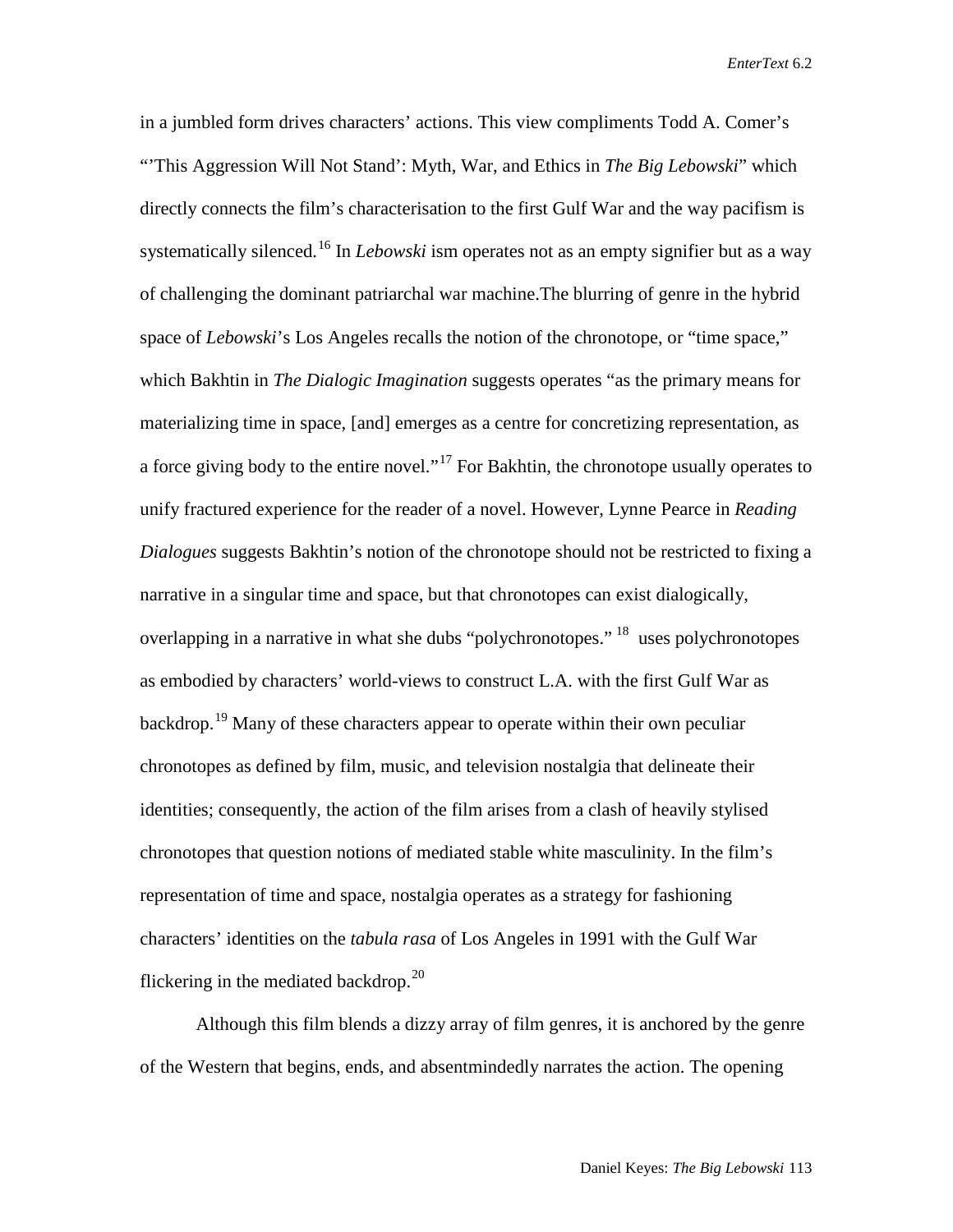sequence with the actor Sam Elliot's disembodied voiceover serenaded by the Sons of the Pioneers singing "Drifting along with the Tumbling Tumbleweeds," while the camera tracks a ball of tumbleweed rolling across the desert into Los Angeles's barren streets and finally to the ocean, suggests that the Western's colonial enterprise has literally reached the end of its westward expansion.<sup>[21](#page-24-14)</sup> This tumbleweed motif offers the literal end of the mythical Wild West and perhaps the end of a great Western tradition or traditions where patriarchal authority, colonial power, and the moral authority to "act" become diffused.

The film's jarring segue from the rolling tumbleweed to the fluorescent-lit Ralph's Market with the Dude, played by Jeff Bridges, shopping for milk in his sunglasses and bathrobe, and the cowboy narrator's voiceover introducing the Dude as not a hero but as "a man for his time'n place," suggests the Western genre has reached a new level of exhaustion or at least downward mobility. This sequence situates the film in a double loop of nostalgia: the Western and the more recent past, the first Gulf War, as Western, where the Dude is not a hero but simply a man who reveals the spirit of his age. That the Dude is wearing a housecoat, slippers and sunglasses, and is paying for a quart of milk in the middle of the night with a cheque for 69 cents and his Ralph Card suggests he is not the standard iconic Western hero with cowboy hat, boots, and a confident swagger, but a hero who reflects a downwardly mobile form of heroism suited to the early 1990s. Our hero is not John Wayne or Ronald Reagan ready to do battle with an evil empire, but a character that chooses to call himself the Dude (which as the cowboy narrator notes, no one in a Western "chooses to self apply") and seems to exist to bowl and smoke dope.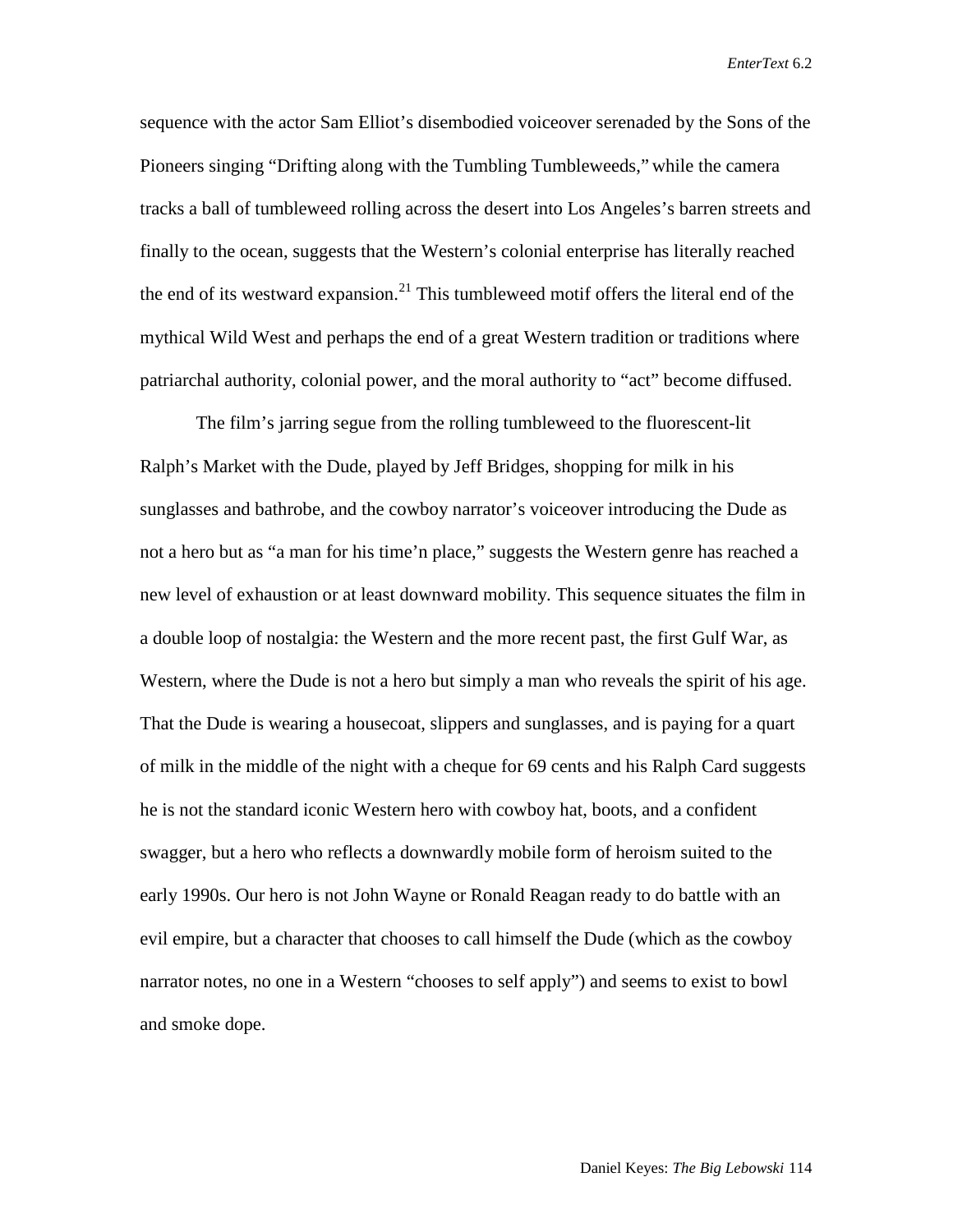This opening sequence suggests that the Western genre as a metaphor for masculinity and colonial expansion has reached its limits. Thus the film will shift genres and refract a variety of diffuse and dizzy L.A.-esque genres and sub genres: *film noir*, pornography, white male rampage film, art house, and 1940s dance musical. The first three of these genres exude a hyper-masculinity that hides doubts and fears of "castrating" others, whether these others are a flying vaginal artist, Saddam Hussein, or German nihilist kidnappers bearing marmots, sabres, and huge scissors. The link between political castration by Saddam Hussein of the United States and feminist castration by the flying vaginal artist Maude Lebowski, and the German nihilists, suggests that secure heterosexual masculinity and secure foreign policy are linked. Clearly the film's representation of 1991 Los Angeles is one riddled by real and imagined fears for the Dude that evoke anxieties about this post-Cold War era where the Western fails to explain coherently the emergent chaotic new world order.

This shift from Western to a more contemporary and humble reality is signalled within the film's iconography when the rolling westward tumbleweed is replaced by the bowling ball rolling down a narrow alley towards the pins. The white cowboys of the "wide open" mythic frontier are replaced by images of men of every shape, size, and ethnicity, bowling in a 1960s bowling complex. The Dude's bowling team, comprised of the chronically unemployed Dude, the Vietnam War veteran Walter Sobchak, and Donny, a "surfer" who conspicuously lacks a surfer's tan or body, suggests the old frontier has been replaced by a more downwardly mobile, dingy, and confining representation of time and space.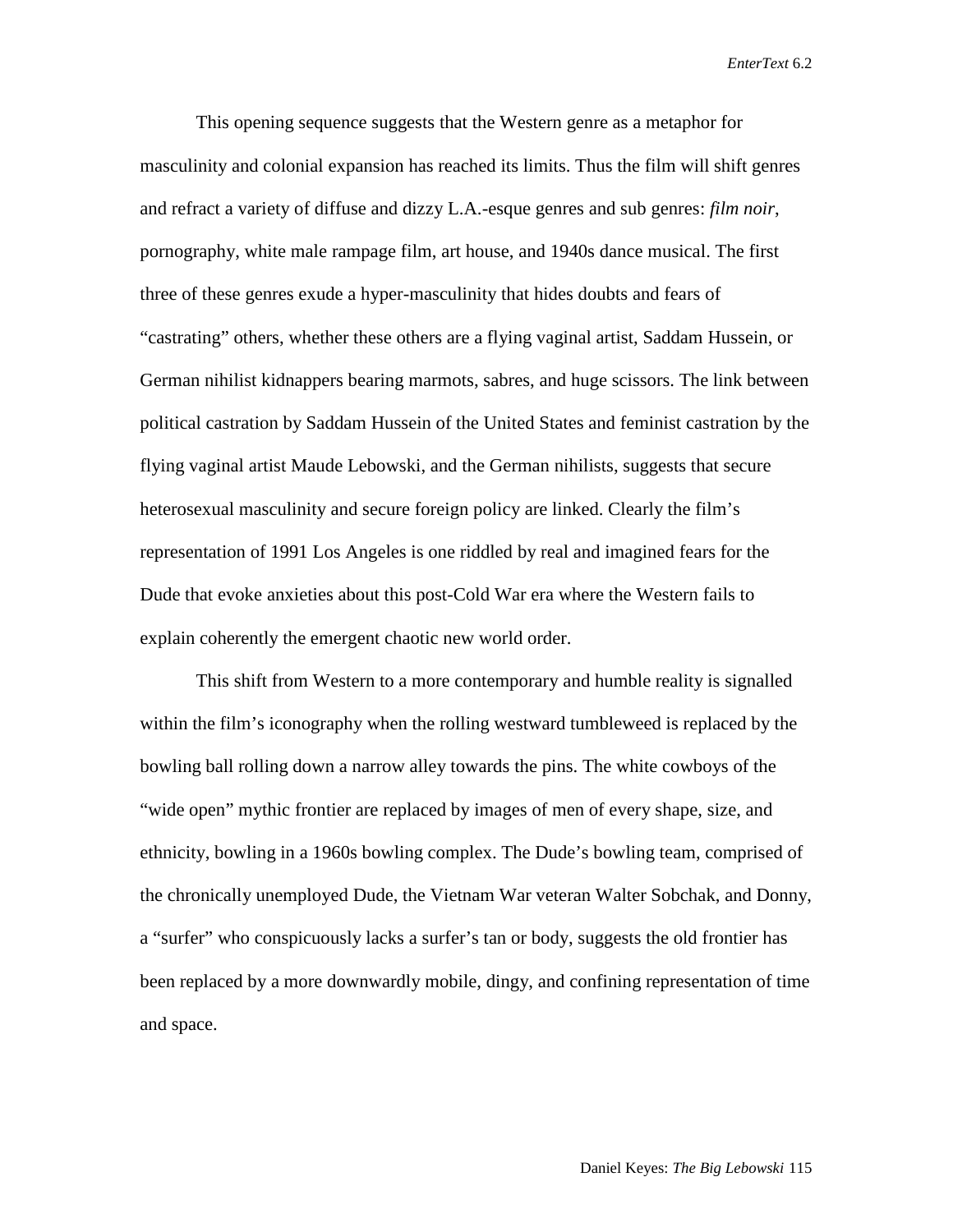To return to the opening sequence, the jarring clash between the humble "bowling alley" chronotope and the adventure of the colonial Western project occurs in Ralph's as the televised President George Bush in his signature nasal diction declares like every macho cowboy, "[t]his aggression will not stand…. This will not stand," while the Dude writes a cheque for 69 cents to pay for his milk. The cowboy narrator may have declared the downwardly mobile Dude a hero, but Bush's declaration references another Western playing in the desert of the Middle East. Bush's pronouncement, as a gunslinger declaring the moral high ground, speaks to the first Gulf War but against the ethos of the Dude, who invariably chooses to "abide" in the face of aggression, despite the justification provided by his sidekick, the Vietnam vet Sobchak, who echoes Bush's threat when he urges the Dude to seek compensation for a peed-on carpet: "I'm talking about drawing a line in the sand, Dude. Across this line you do not, uh—and also, Dude, Chinaman is not the preferred, uh.... Asian-American. Please."<sup>[22](#page-24-15)</sup> Sobchak, dressed in *Desert Storm* brown khaki throughout most of the movie,<sup>[23](#page-24-16)</sup> offers subtle moral logic to mask his aggressive form of masculinity. Like Bush, he seeks justice through violence while attempting to maintain a politically correct use of language to mask his intent and the moral ambiguity of the line drawn in the sand. Sobchak embodies the over-blown colonial project gone awry in this film that is very loosely held together by the frame of the Western.

In the opening sequence, the film's narrator places the film "just about the time of our conflict with Sad'm and the Eye-rackies," but the three main characters inhabit a present that is over-determined by their distinctive pasts: the Dude, born Jeffrey Lebowski, is a product of 1960s student rebellions, the paraplegic Big Lebowski is a self-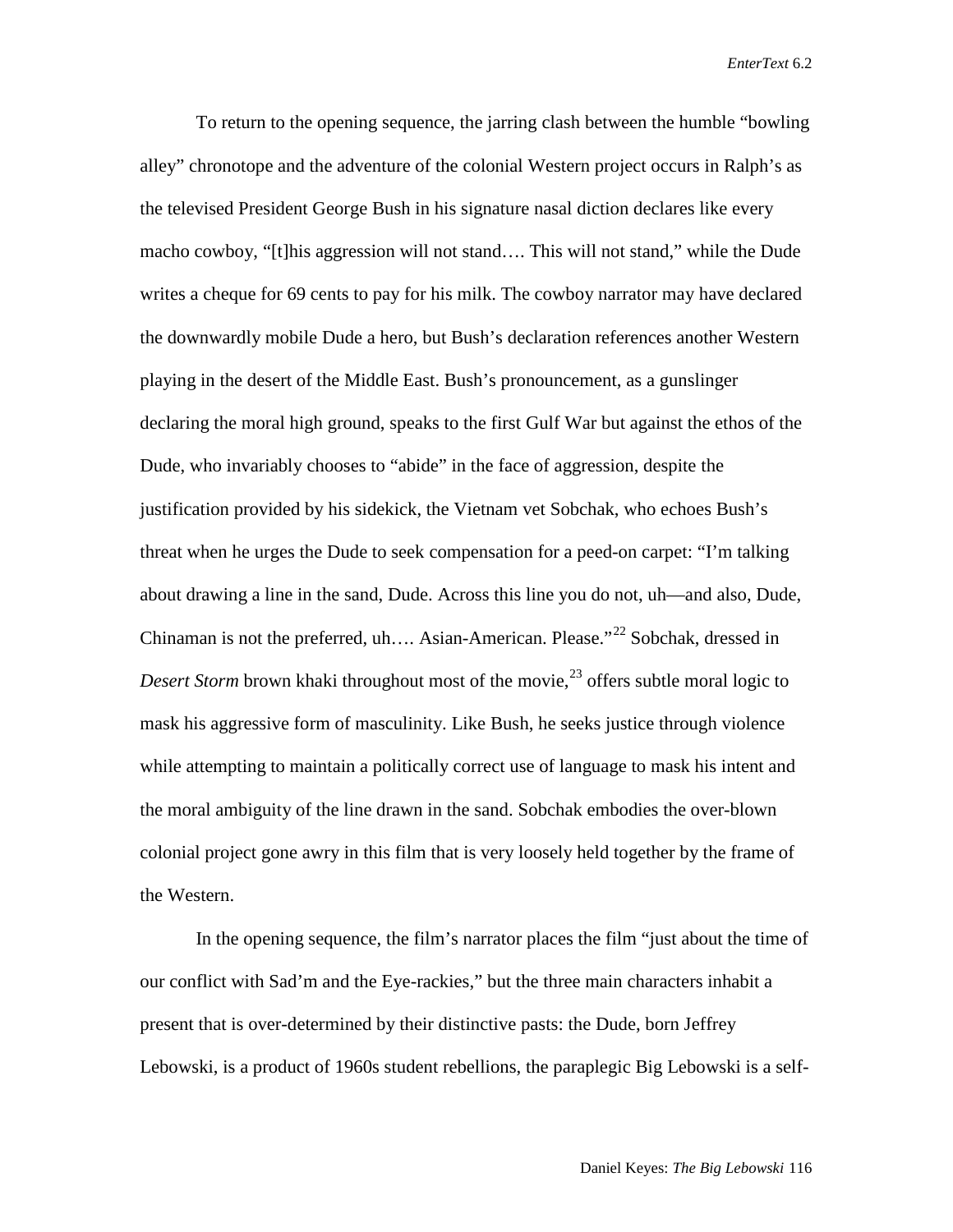proclaimed product of the 1950s Korean war and a "can-do" attitude, while the violent and verbose Sobchak is shaped by the military quagmire of the Vietnam War. All three of these characters define themselves through America's engagement in global geopolitics in the Cold War era as defined by three distinct chronotopes.

The choice of the Western as a frame for this movie's pastiche of genres suggests the desire to return to a "historical" genre that continually attempts to remake the mythic and universalising past in terms of the film's present. Nostalgia in a Western can operate as a conservative force to indicate an authentic past where the frontier sets the standard for a raw individuality that the present should emulate. Alternatively, nostalgia can operate as a critique of the past to imply a critique of the present. Nostalgia is essentially a variation of utopian thinking that uses a representation of the past to justify present actions and forecast the potential for an improved future. All nostalgic narratives, including film, use the raw material of the past strategically. renders nostalgia into a series of distorted chronotopes that all profoundly influence the film's representation of the present. Within this polychronotopic-mediated fun-house, characters invoke mediated variations of the past to stabilise their identities; thus, the film's present of 1991strategically digs into the recent past to demonstrate how the present is assembled by varieties of cinematic and televised chronotopes.

The Big Lebowksi, the Dude, and Sobchak are clearly defined via mediated versions of chronotopes that blend and blur with other chronotopes. Thus the Dude's apparent leftist 1960s political radicalism has given way to a decidedly apolitical present that revolves around smoking pot and pursuing the bowling league championship. The Dude's leftist credentials are established through his supposed drafting of the Port Huron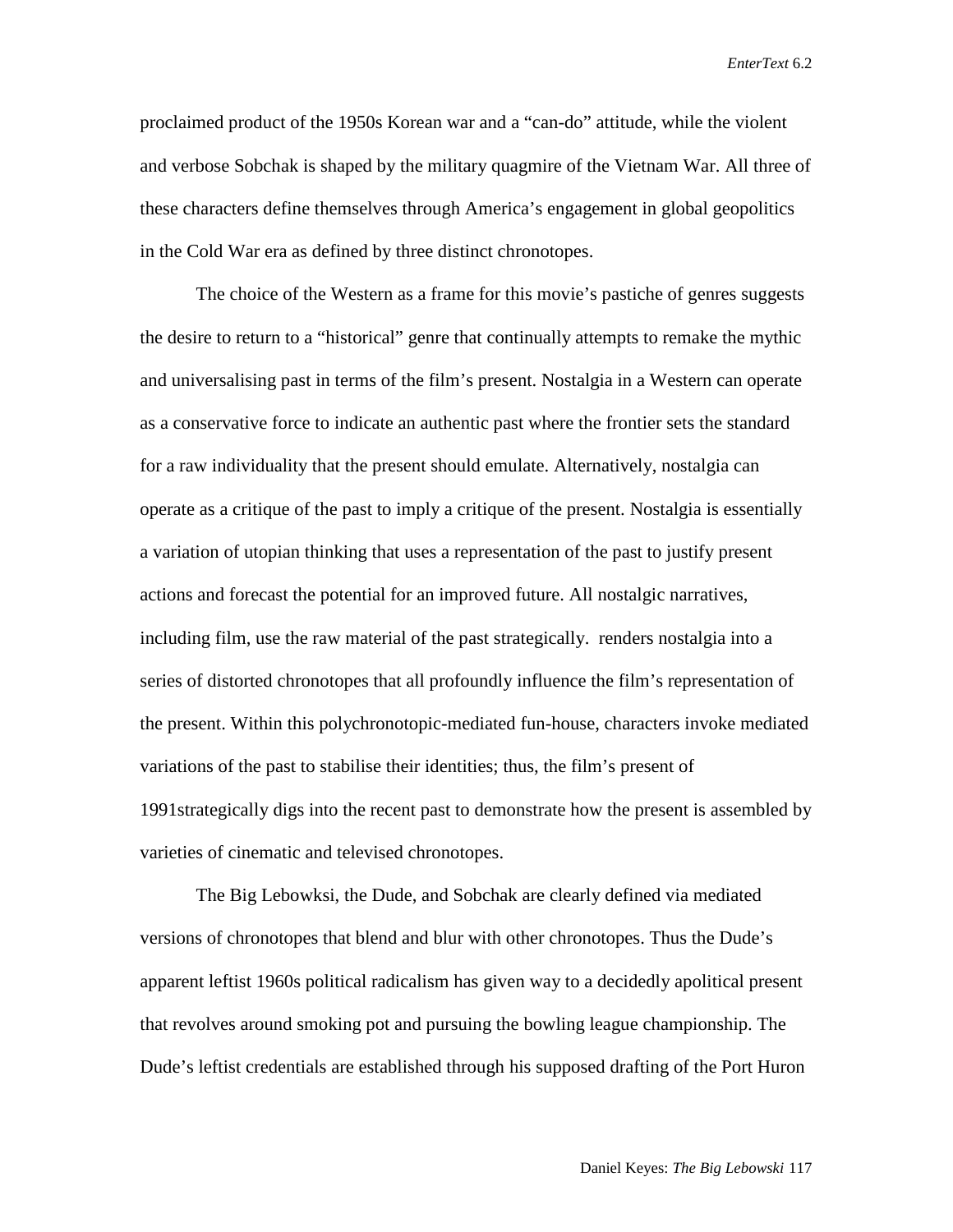Statement and not, as he sanctimoniously claims, the later "watered down version." The film resonates with this touchstone document of 1960s leftist politics that rejects the previous generation's materialism that is embodied by the Big Lebowski character. The Statement's authors declared that:

> Beneath the reassuring tones of the politicians, beneath the common opinion that America will "*muddle through*," beneath the stagnation of those who have closed their minds to the future, is the pervading feeling that there simply are no alternatives, that our times have witnessed the exhaustion not only of Utopias, but of any new departures as well. Feeling the press of complexity upon the emptiness of life, people are fearful of the thought that at any moment things might be thrust out of control.<sup>[24](#page-24-17)</sup>

The Port Huron Statement attacks political nihilism with an agenda the Dude seems to have forgotten. The Dude's reference to this document and his demand, when locked up by the Malibu sheriff (Leon Russom), to call the famous civil rights lawyer Bill Kunstler, suggests the American left of the 1960s is cast adrift in the person of the Dude who seems content to "*muddle through*."

The Dude's *alter ego*, accidental namesake, and father figure, the Big Lebowski, is not the self-made millionaire Reaganite he professes to be, but a man who married into a fortune and has re-married a nymphomaniac trophy wife he cannot afford.<sup>[25](#page-24-18)</sup> The Big Lebowski character has resonances of Raymond Chandler's classic *noir* novel *The Big Sleep.* In an interview with Robertson, the Coens in their cryptic manner admit the linkage to Chandler and to Robert Altman's *The Long Goodbye* (1973): "*The Big Lebowski* is just kind of informed by Chandler around the edges. Our movie is not a detective story, really. It is only in terms of the kind of flavor you want to extract from it."[26](#page-24-19) Palmer concurs that the film is a "comic send-up of Raymond Chandler's *The Big*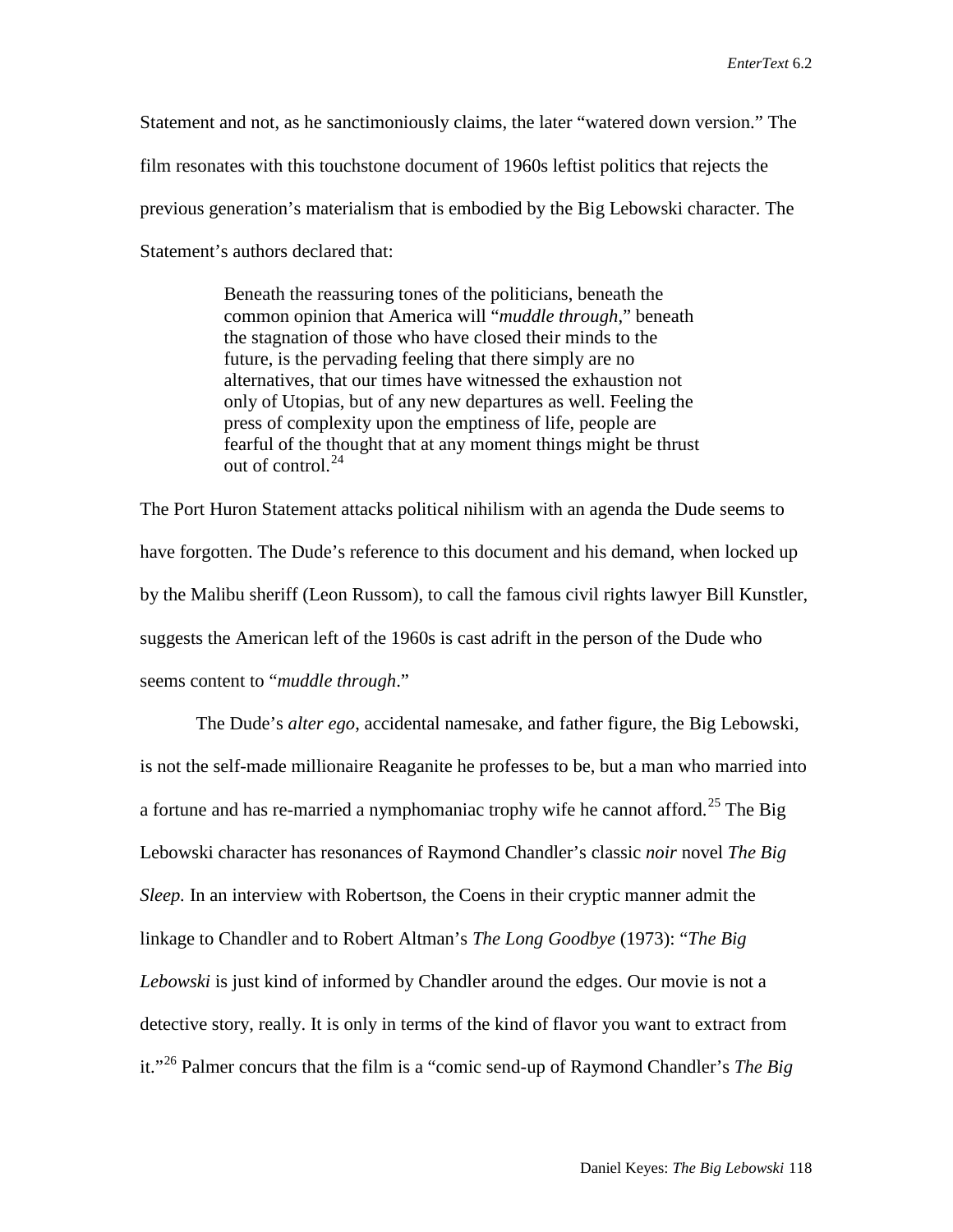*Sleep*" that "is undercut by violence and mayhem that are hardly funny."<sup>[27](#page-24-20)</sup> Robertson sees the resonance between Chandler and *Lebowski* in terms of how both operate as "hodgepodges" and not masterful exercises in deductive reasoning.<sup>[28](#page-24-4)</sup> In terms of chronotopes, the film operates as a very loose but deliberate invocation of Chandler to demonstrate how the varnish of the 1940s patriarchal is an illusion. In the novelthe detective Philip Marlowe becomes a modern-day knight-errant for an incapacitated wealthy general who has two "wild" daughters, one daughter is an ice-goddess and the other a nymphomaniac who is involved in a pornography ring. In both the book and the film, a younger woman threatens the patriarch's King Lear-esque existence. In , the second daughter role is filled by Bunny, the second wife, porn star, and "Gunderson" runaway from Moorhead, Minnesota.<sup>[29](#page-24-5)</sup> The Dude is not the metaphorical knight in shining armour that Philip Marlowe sardonically emulates, nor is the Big Lebowski as entirely trustworthy as Chandler's General, but the Big Lebowski and his parodic quoting of *The Big Sleep* suggests the 1990s operate as a place where white colonial masculinity, as embodied by the Big Lebowski, is a mask as opposed to an unquestioned state of *noir*esque supremacy and being. The Dude deflates the Big Lebowski's overblown rhetoric in their exchange where the Big Lebowski convinces the Dude he is the only one who can save Bunny:

> *Lebowski:* It's funny. I can look back on a life of achievement, on challenges met, competitors bested, obstacles overcome…. I've accomplished more than most men, and without the use of my legs. What... What makes a man... Is it... is it, being prepared to do the right thing? Whatever the price? Isn't that what makes a man? *Dude:* That and a pair of testicles.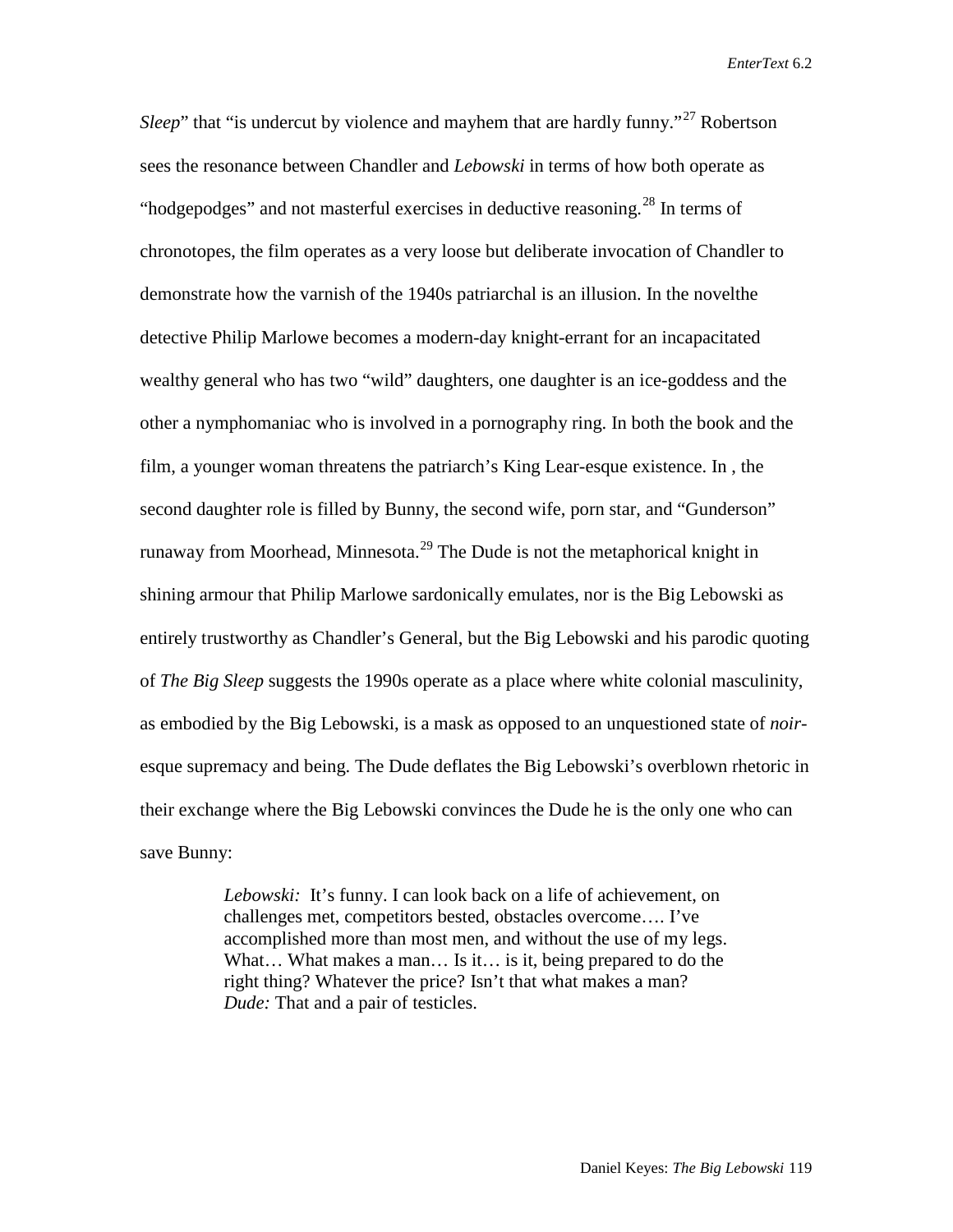The Dude deflates the noir-esque logic of the brave soldier who falls on his sword for his general, indicating that the biological aspect of masculinity is more important than the symbolic.

verbose, ultra-violent Walter Sobchak, a Catholic Polish-American, who has been divorced for over five years and yet continues to practise his ex-wife's Judaism by not bowling on Saturdays so as to keep the Sabbath, is determined to construct a stable identity despite the contradictory cultural fragments that define him. His claim "I'm as Jewish as Tevye" is ironic because it obliquely refers to the peasant Tevye of *Fiddler on the Roof*, who attempts to preserve his religion and culture in the Tsarist Russia of the early 1900s; Sobchak preserves a tradition not tied to his own Polish ancestors. On another level, he defines his religious faith via a film/musical version of Jewish life as opposed to a particular contemporary religious leader. Sobchak's enthusiasm for militarism and Judaism implies an identification with the state of Israel and a cowboy form of Zionism.

Sobchak off-handedly quotes the founder of modern Israel Theodore Hertzel's slogan, "[i]f you will it, it is no dream," thereby suggesting the power of belief to create a concrete reality. This slogan may apply to Israel's creation, but on another level, it points to the American belief in the ability to concretise the dream or in the case of Sobchak, to become a devout Jewish, ex-Catholic Polish-American Vietnam War Veteran who paradoxically respects the "tenets of National Socialism" because "at least it's an ethos." When confronting the three German nihilist kidnappers, who attempt to collect nonexistent ransom money from a kidnapping that never occurred, Sobchak berates them for believing in the "rules" of kidnapping. For Sobchak, the horror of nihilism and those who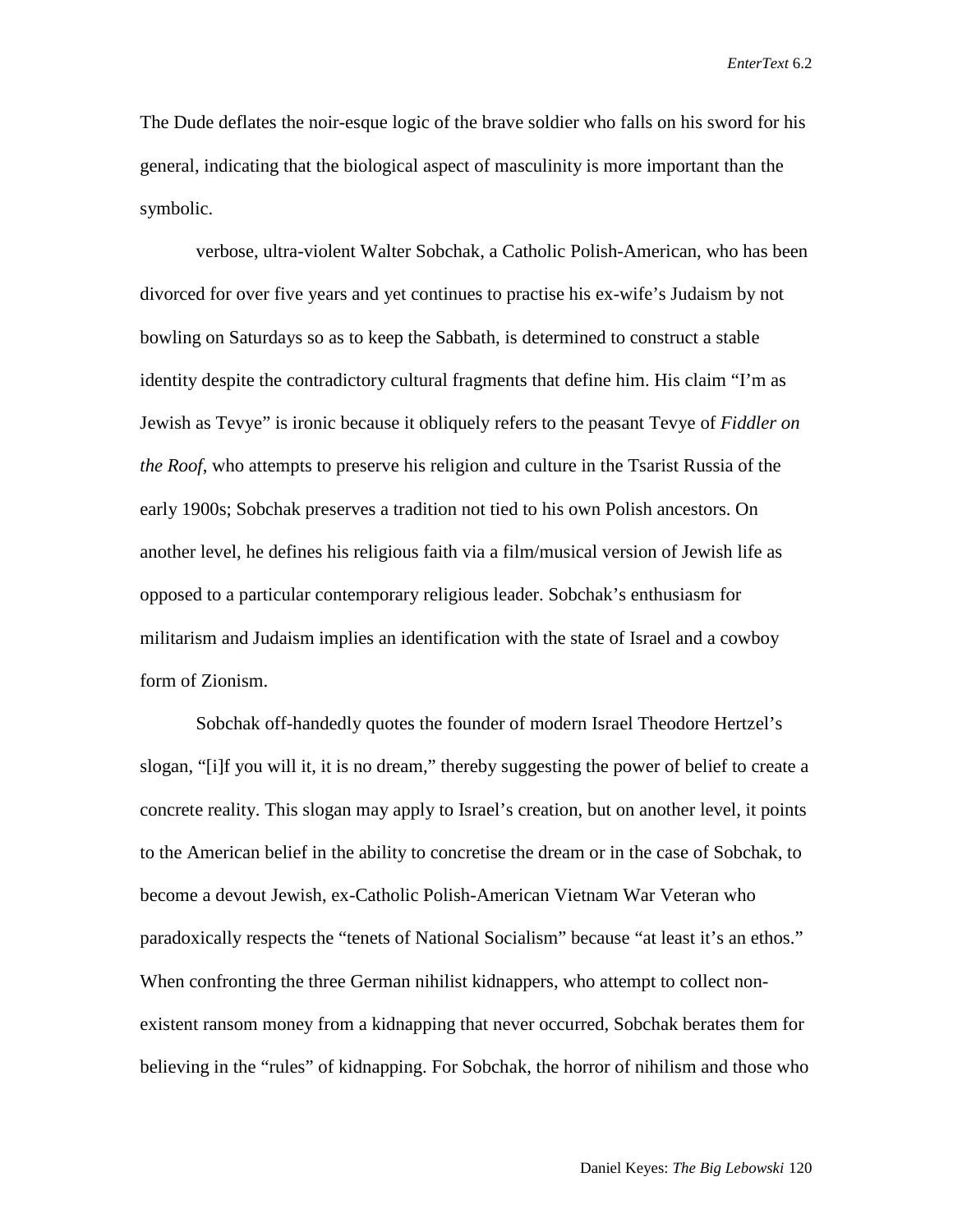claim to believe in nothing are more frightening than the Nazi genocide of six million of "his" people.

Sobchak's macho politics are undercut by his attention to his ex-wife and her Pomeranian show dog that he pampers when she and her boyfriend are on vacation in Hawaii. Sobchak is a kinder, gentler "white male rampager."<sup>[30](#page-24-21)</sup> The macho veneer of Sobchak and the Big Lebowski is quite thin. The *noir*-esque bravado of the Big Lebowski's Raymond Chandler-style entrance near the beginning of the film and the white male rampage of bravado of Sobchak are undercut to reveal weakness and insecurity. Ironically the Dude, whose role as a punchbag for various aggressors in between drinking White Russians and unwittingly impregnating Maude Lebowski, offers a non-standard version of masculine heroics with more substance than either Sobchak or the Big Lebowski. $31$ 

Just as normative stable masculinity is undercut in this film, so is the notion of violence as a restorative form of justice that is typically part of the Western genre. The inevitably misguided white male rampager Sobchak challenges the narrative formula of Westerns and white male rampage films like *Die Hard* and *Lethal Weapon,* where a decisive, corrective, violent act by the hero resolves the plot. After the Dude has had his rug damaged by two thugs attempting a shakedown on the wrong Lebowski, Sobchak advises the Dude to seek compensation not from the thugs but from the Big Lebowski who was the true target of the shakedown: "we're talking about unchecked aggression here.... I'm talking about drawing a line in the sand, Dude. Across this line you do not [cross]." Sobchak's metaphoric absolute of a line drawn in shifting sand demonstrates a subtle moral logic: Sobchak counsels the Dude to seek compensation from the Big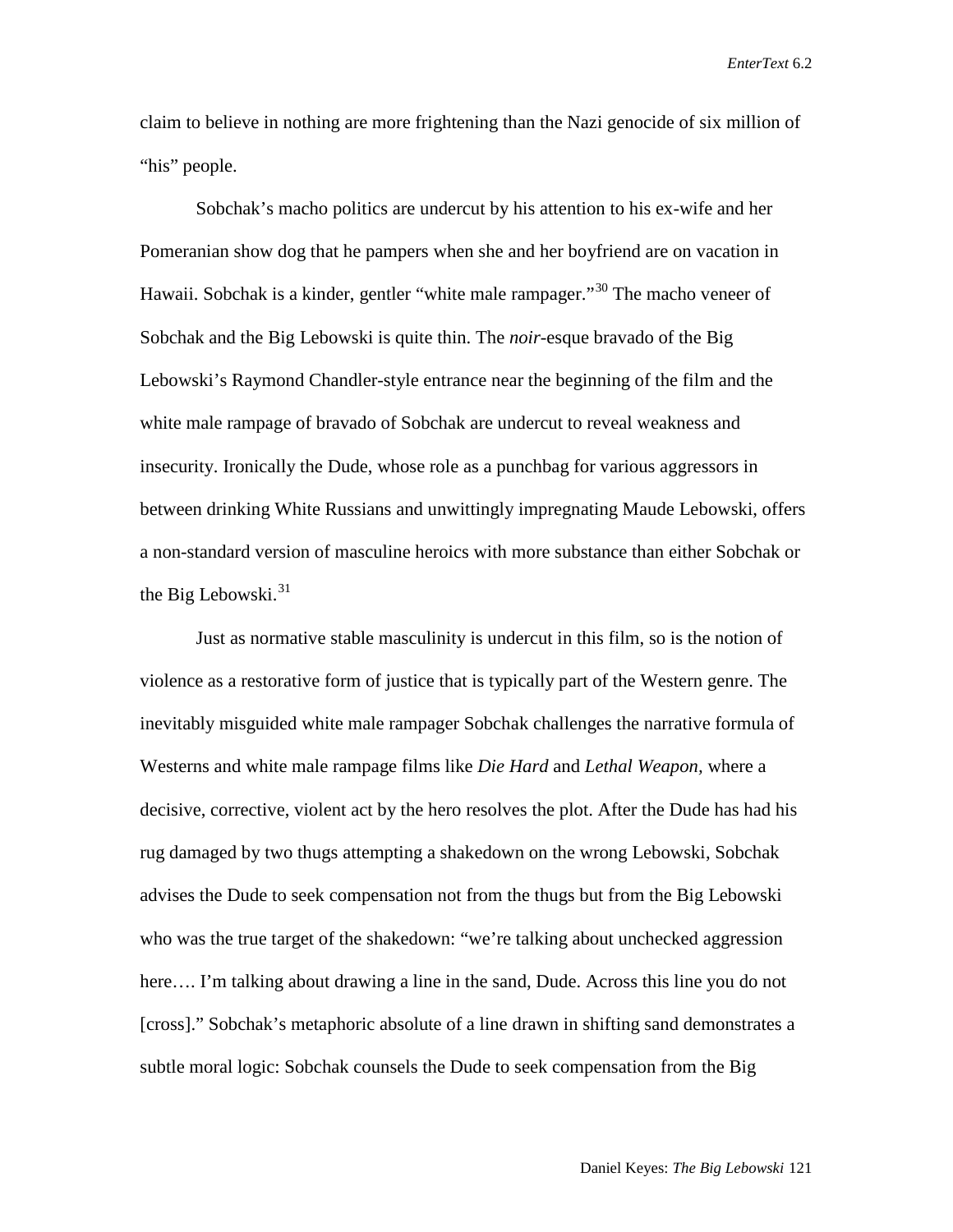Lebowski rather than the thugs who peed on the rug because the Big Lebowski has money and the thugs clearly do not. Sobchak's call for revenge invokes the language of moral absolutes to describe a relative moral universe, where money and economic interest drive the pursuit of justice. Such logic parallels the decision of the Bush administration to "free" Kuwait from Saddam Hussein and return it to the feudal Kuwaiti royal family.

Sobchak's equivocation and his attempt to regain the Dude's rug resonates with the shifting ethics and vision of Operation *Desert Storm*'s mission. This linkage of the stolen rugs in the movie to Middle Eastern real estate may seem like a tenuous connection, if not for this description of the Dude's dream sequence in which the script declares that the Dude "like a sheik" rides "a magic carpet." The camera work in the dream sequences has a peculiarly CNN Gulf War perspective with the Dude plunging to earth from great heights much like the famous footage of an American smart bomb landing on a target in Baghdad.

The repeated claim by the Dude that his Persian "rug really tied the room together" resonates with ambiguous post-Cold War American foreign policy that sees Kuwait as part of the "furniture" on the global map that should not be disturbed by others. Paul William Roberts's account of the first Gulf War, *The Demonic Comedy: Some Detours in the Baghdad of Saddam Hussein*, notes that in the days prior to the invasion of Kuwait by Iraq, American senators from the grain-producing Midwest were eager to placate Hussein's despotic ways to keep their states' grain flowing to Iraq; additionally, Roberts asserts that the United States ambassador to Iraq, April Glaspie, in a conversation with Hussein on 25 July, 1990, just days before the invasion of Kuwait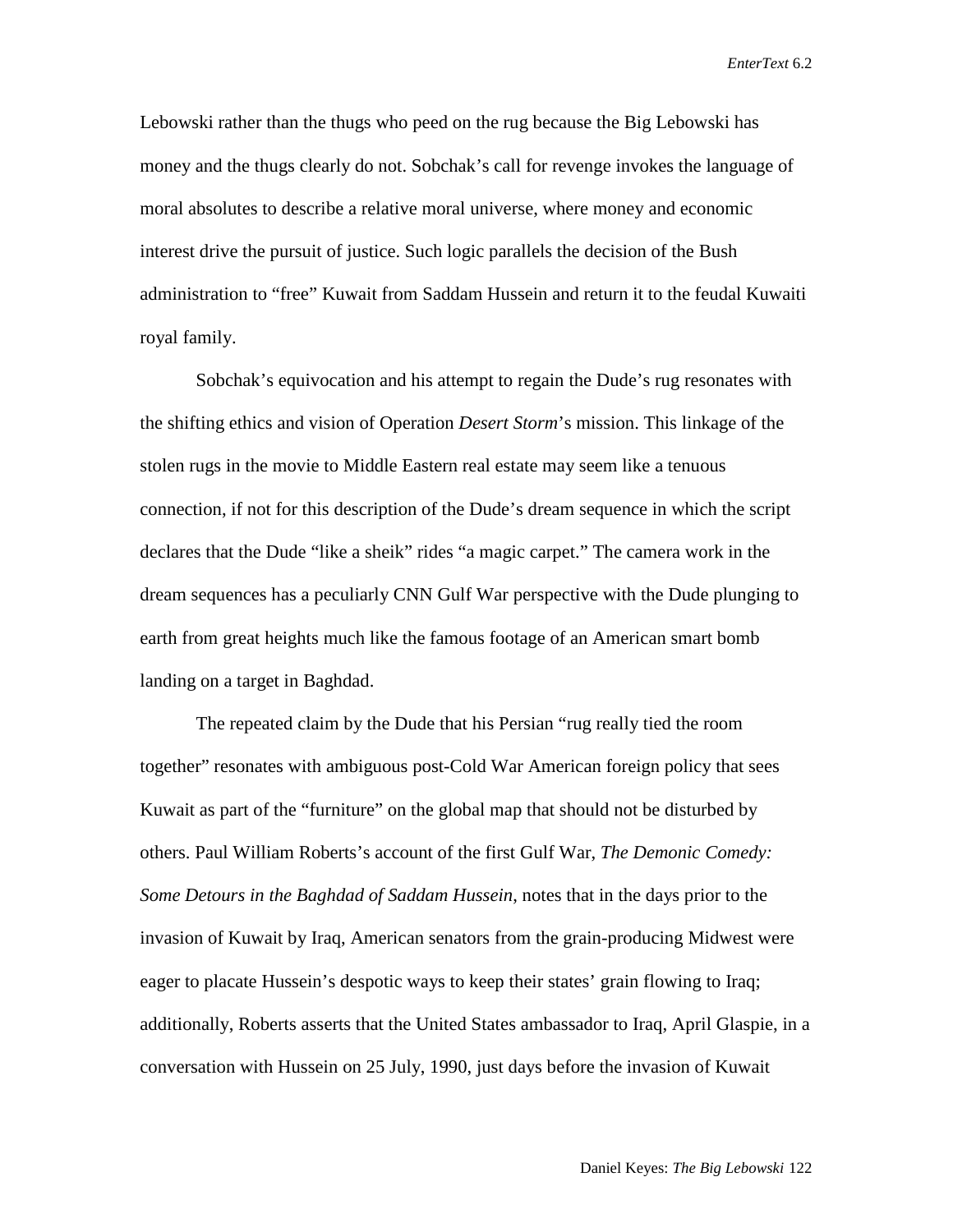"hoodwinked Saddam into invading Kuwait," in what Roberts surmises was an attempt by the Bush administration to teach the wealthy Kuwaitis a lesson about manipulating currency markets.<sup>[32](#page-24-9)</sup> Both the first Gulf War and contain shifting loopy plot-lines where the original focus of the restorative-justice story-lines, respectively freeing Kuwait and seeking compensation for a carpet, are displaced and become diffused. This parallel demonstrates how the Dude, as bungling sixties radical, penetrates "the fog of war" and, in true *film noir* detective fashion, distinguishes reality from appearance, while Sobchak fixates on reliving and correcting his Vietnam experience by seeking retribution for the "Persian carpet."

Sobchak, as the Vietnam veteran, represents the memory of a failed colonial mission that will be redeemed by his own "Operation *Desert Storm*" as he first insists the Dude gain compensation for the rug, and then insinuates himself into the Dude's attempt to exchange ransom money for the apparently kidnapped Bunny Lebowski. Walter's dubious moral outrage shifts throughout the film. His violence is invariably misdirected at a variety of "unworthy adversaries" like Smokey, the terrified pacifist bowler, little Larry Seller, the twelve year-old who stole the Dude's cars, the Big Lebowski, whom Sobchak attempts to unmask as a fake "war cripple," and finally the three ill-fated German nihilists who crumple under his violence.<sup>[33](#page-24-10)</sup> In all these acts, the violence is uncannily misdirected: Smokey quivers and collapses under the barrel of Sobchak's revolver; little Larry Seller watches as his neighbour's brand new Corvette is hammered to pieces by Sobchak who believes the child has bought the car with the ransom money; the Big Lebowski is not faking his immobility; and, finally the surfer bowling companion Donny dies from a heart attack in the showdown outside the bowling alley over the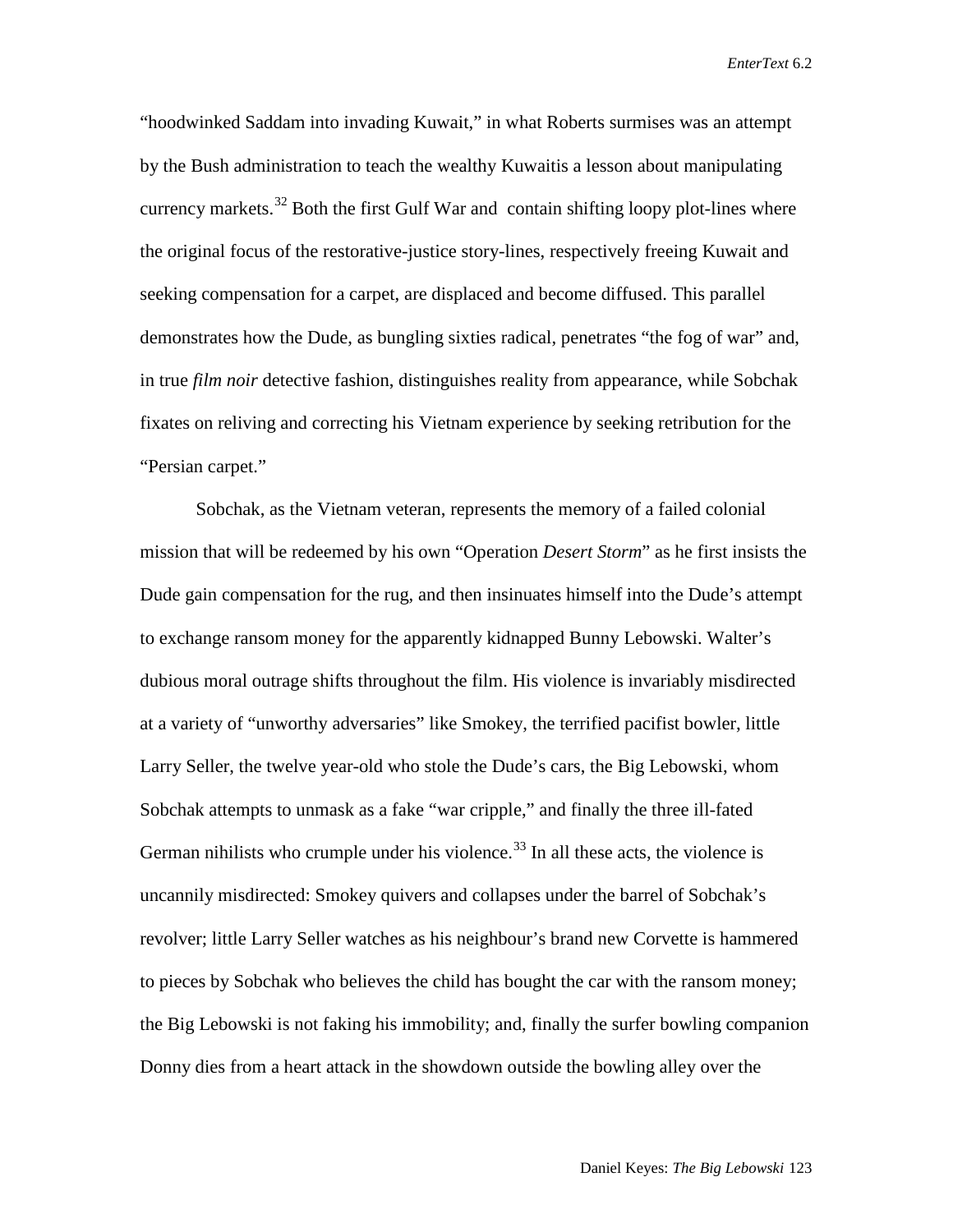imaginary ransom money. Sobchak's attempt to restore justice or balance debts only leads to comedic pathos; his actions resonate with the Vietnam War euphemism "friendly fire."

With Donny's ignominious death, Sobchak attempts to restore nobility by eulogising it in terms of fallen Vietnam War heroes and great surfers, while distributing Donny's ashes on the ocean from a coffee can. The Dude, who is accidentally covered in the ashes, berates Sobchak's chronotopically confused eulogy. For the Dude, the strategic nostalgia that superimposes the "many bright flowering young men, at Khe San and Lan Doc" with Donny's heart attack outside a bowling alley is a "travesty." Sobchak fails in his attempt to redeem and mythologise a petty street brawl as a defining heroic moment where Donny's sacrifice was not in "vain." The Dude silences Sobchak and, thereby, suggests a heroism that "abides" rather than seeks to mythologise the folly of restorative justice.

This scene ends with Sobchak hugging the Dude, and suggests, at least in this one instance, that Sobchak's bluster for war is silenced into a type of masculine bonding that does not depend on violence. The final scene of the movie, focusing on Sobchak and the Dude bowling with black armbands, suggests a return to "a kinder, gentler" fraternal order. The buddy genre of films reasserts itself in this homosocial moment.

The one character who refuses to submit to Sobchak's imperialistic masculinity is the erotic pant-suited bowling adversary Jesus Quintana. For Sobchak, Donnie and the Dude, Quintana is the quintessential adversary of the bowling alley whose mannerisms, such as like thrusting on his black bowling glove, deviate from heterosexual masculinity. In one episode Sobchak voiceovers a sequence where Quintana is apparently forced by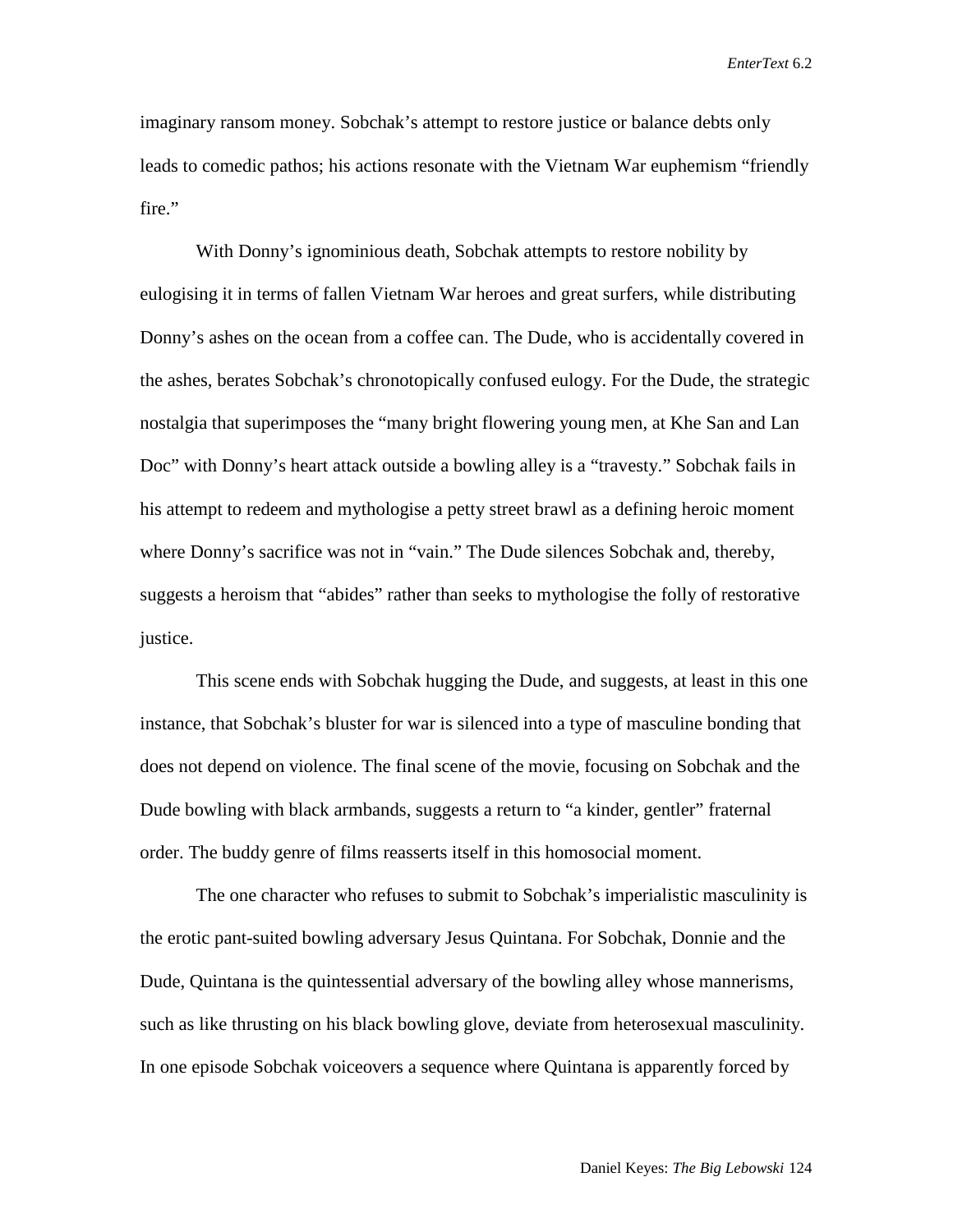the courts to go from house to house to explain that he is a paedophile. In this sequence, the viewer relies on Sobchak's version, sensing he may be embellishing the truth. This vilification of an adversary parallels the experience of Gulf War television viewers, who relied on the type of reportage created by the public relations firm Hill and Knowlton, who fabricated Iraqi atrocities for the Kuwait regime.<sup>[34](#page-24-22)</sup> Like the Bush administration's rhetoric that attempted to demonise Saddam Hussein, Sobchak attempts to contain Quintana within a narrative of deviance.<sup>[35](#page-24-23)</sup> Ultimately, Quintana silences Sobchak by threatening to sodomise and kill Sobchak with Sobchak's handgun.<sup>[36](#page-24-24)</sup> Quintana's verbal aggression, to paraphrase Bush's speech from the film, is allowed "to stand."

Quintana periodically appears throughout the film with his own theme music, a Latin version of the Eagles' classic mid-seventies rock song "Hotel California," which suggests another version of Los Angeles and otherness.<sup>[37](#page-24-25)</sup> The final bowling conflict between Sobchak's and Quintana's teams, like the United States' showdown with Saddam Hussein, is one that will not occur in this film.<sup>[38](#page-24-26)</sup> The otherness of Quintana and Saddam Hussein stands outside the film's narrative closure: just as viewers will never see Sobchak defeat Quintana, they will never see George Bush Sr. topple Saddam Hussein's regime.<sup>[39](#page-24-15)</sup> Unlike the closure achieved in a typical Western melodrama where good is rewarded and bad punished, in this movie the moral absolutes are suspended in favour of a hero who "abides."

The Dude offers an alternative to the Big Lebowski and Sobchak's hypermasculine façades as he claims to "abide" various hailings by characters eager to place him in their movie. <sup>[40](#page-24-16)</sup> The types of hailing he encounters, from the moment when the two thugs, seeking to extort money from the millionaire Lebowski, thrust his head into his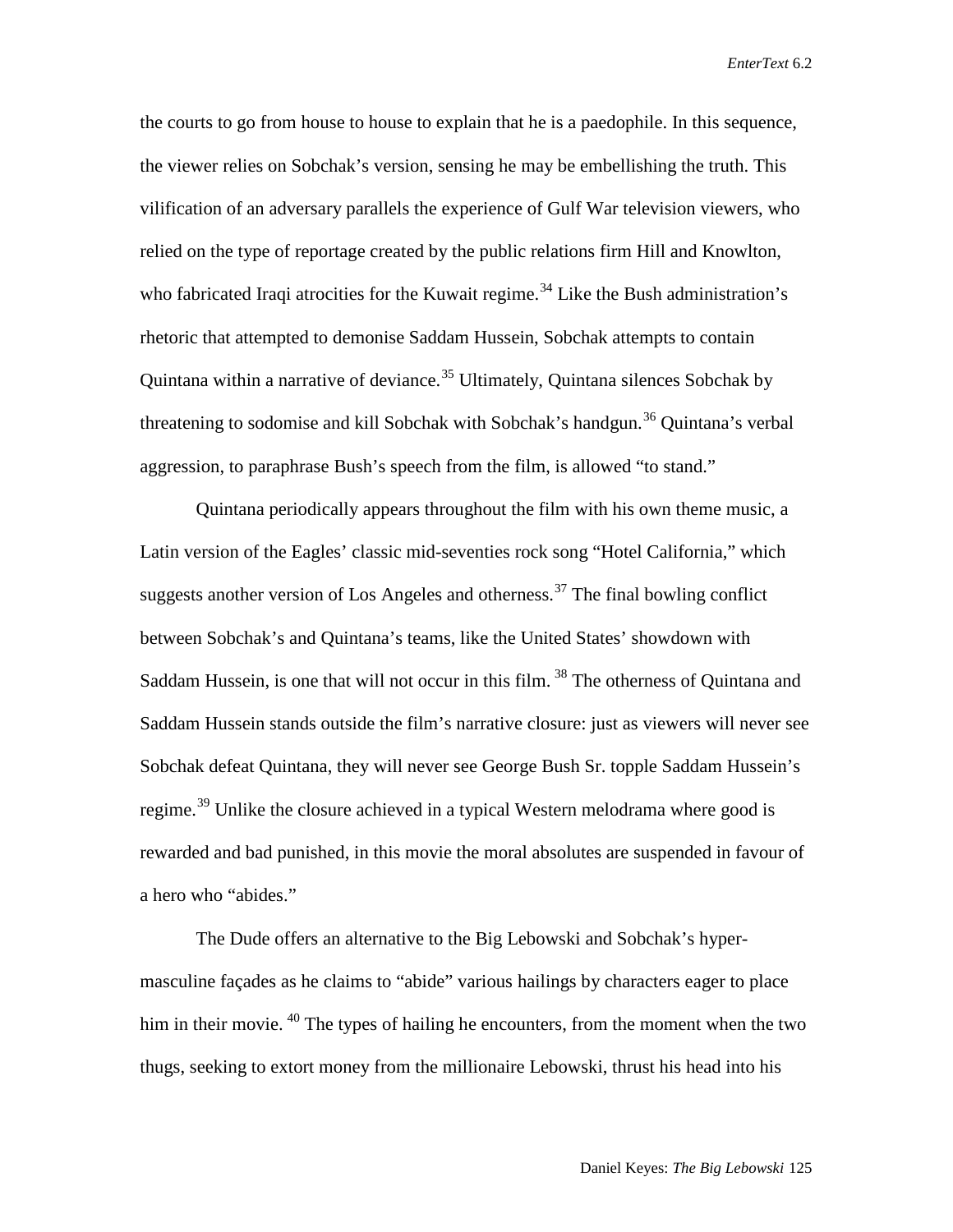toilet bowl and demand, "[w]here's the money Lebowski" are invariably misdirected, but the Dude remains unflappable: "[I]t's uh, it's down there somewhere. Lemme take a look."

In terms of genre, the most pointed example of how the Dude is invested with hyper-masculine qualities by another character operating in a different filmic genre or chronotope occurs when he accidentally confronts the private detective Da Fino whose phallic over-determined dialogue offers sheer admiration for a brother "shamus" by calling the Dude "a dick, man! And let me tell you something: I dig your work. Playing one side against the other—in bed with everybody—fabulous stuff, man."<sup>[41](#page-24-27)</sup> The Dude does not grasp Da Fino's *film noir* lexicon and refuses Da Fino's offer to team up to solve the apparent kidnapping of Bunny Lebowski. Da Fino's master narrative of the *film noir* chronotope that would explain the film's narrative is rejected by the Dude just as the Dude rejects other chronotopic hailings by other characters who seek to box in the Dude's identity.

Perhaps the most ironic instance of hailing is when Maude Lebowski (vaginal artist and *femme fatale*) selects the Dude as her sperm donor. Maude seems to inhabit her own version of a haughty Art House movie. The Dude is the willing and, in the beginning, unwitting pawn in her game of insemination. She demonstrates that masculinity and the male sex are redundant. She debunks the myth that her stepfather is a self-made millionaire, and she does not require anything from the Dude other than his sperm and certainly not his surname, which is the same as her stepfather's. Played as an "ice goddess," she suggests a world where men cease to have purpose.<sup>42</sup> In her post Oedipal-Electra world, Western masculinity and strong father figures are not needed. The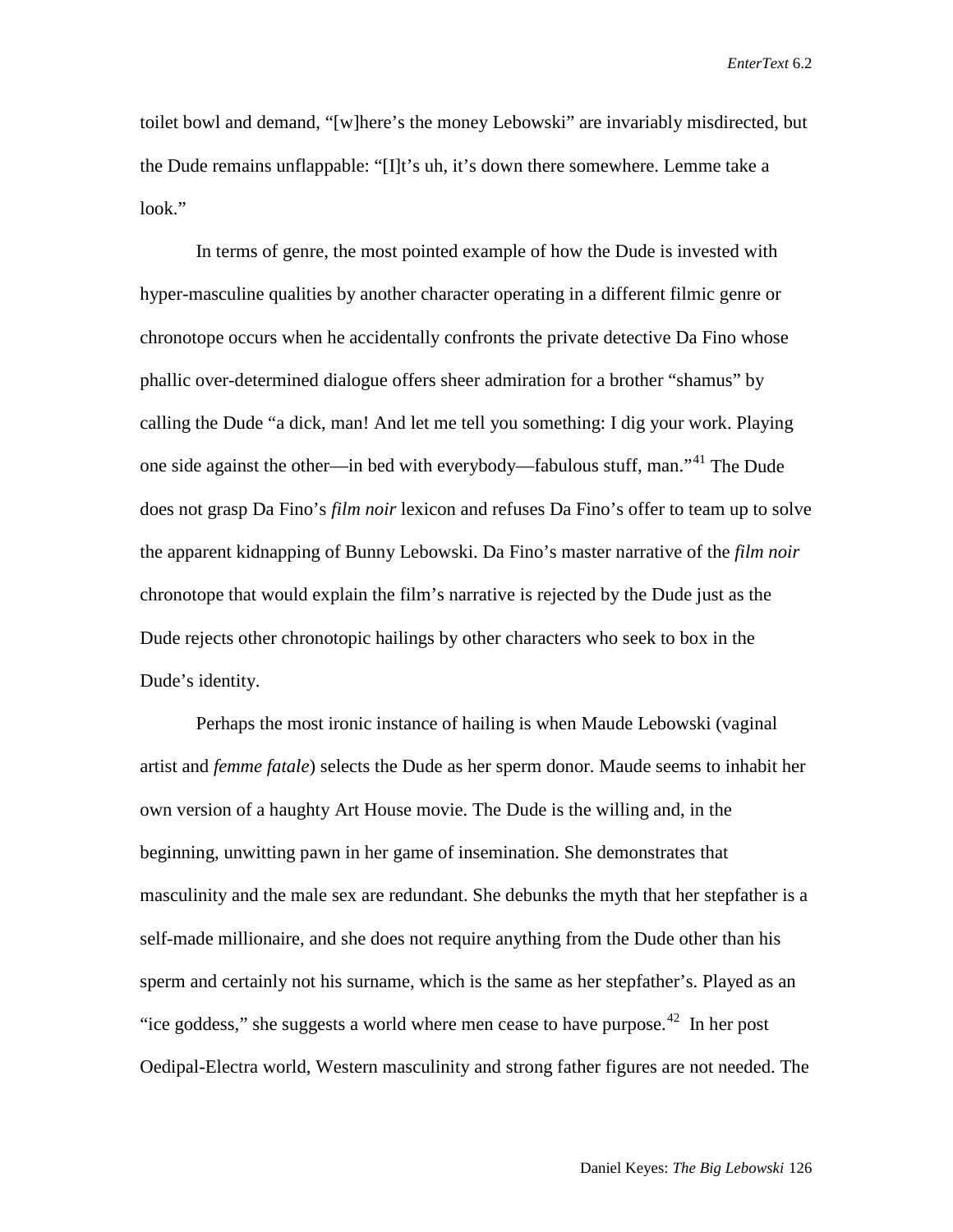narrative closure offered by the self-reflexive and forgetful cowboy narrator hangs on the notion of regeneration that perpetuates society, no matter how unconventional the method of reproduction:

> there's a little Lebowski on the way. I guess that's the way the whole durned *human comedy* [emphasis added] keeps perpetuatin' itself, down through the generations, westward with the wagons, across the sands a time until—aw, look at me, I'm ramblin' again. Wal, uh hope you folks enjoyed yourselves.

This voiceover conclusion hints that the Western garb of the larger narrative and Western civilisation's "human comedy" continues. I suggest Maude radically disrupts this narrative logic, unless we view her as the lone Western cowgirl able to engender her own reality and progeny from the raw masculine frontier.

The genre of the Western in this film as represented by the voiceover provides an ironic frame for the film's loose narrative by asserting a kinder, gentler sense of masculinity with less swearing. The Western voiceover as framing device punctuates the action prior to the climax of the film's various loosely related plot-lines when the voice of the introductory voiceover, Sam Elliot playing the role of the "Stranger," appears in full cowboy gear at the bar in the Dude's bowling alley to discuss philosophy after ordering a Sarsaparilla.<sup>[43](#page-24-29)</sup> The Stranger's cowboy is not a historical cowboy, but one drawn from Hollywood's Western film tradition. In his intrusive and meandering voiceovers and later breaking through the narrative frame with his appearance in the film as a character, the Stranger offers a nostalgic way of grasping the narrative. His admiration for the Dude's heroic ability to "abide" is weighed against his moral approbation: "… Dude. Do you have to use so many cuss words?" To which the Dude responds, "What the fuck are you talking about?" The self-reflexive *mise-en-abyme* of

Daniel Keyes: *The Big Lebowski* 127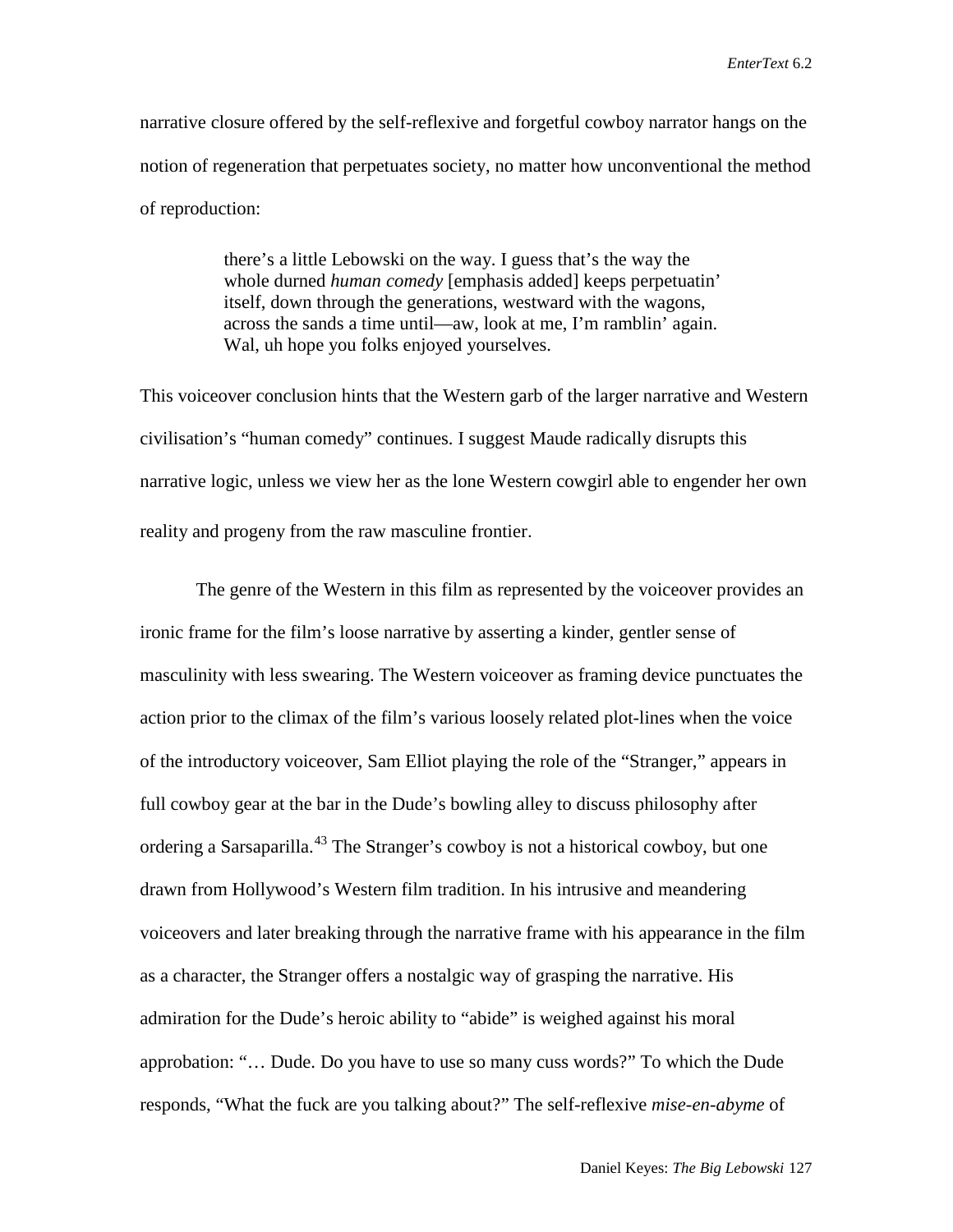the appearance of the disembodied narrator as embodied character questioning the oblivious hero reiterates the competing and nostalgic versions of masculinity. The Dude refuses the hailing of the Tom Mix version of "good guy" heroics offered by the film's narrator just as he refuses Da Fino's *film noir* hailing and Sobchak's attempts to mythologise Donny's death into the fight for freedom, democracy and surfing.

This *mise-en-abyme* is complicated near the middle of the film, where the Dude and Walter pay a visit to the home of Arthur Digby Sellers, the creator of a television Western serial called *Branded*, who lies unconscious in an iron lung. Sobchak and the Dude seek the Dude's stolen car and the phantom ransom money.<sup>[44](#page-24-8)</sup> Sobchak, prior to threatening Arthur's son, the car thief and poor grade school historian, Larry, speaks in hush reverential tones of the series and its immobile author. Arthur Digby Sellers as the source of the Western macho myth in the film is a peculiarly passive agent. If the wheelchair-bound Big Lebowski represents the façade of old style masculinity, it is even more peculiar that the source of Walter and the Dude's myth of manly behaviour resides in a coma in an iron lung.

In this scene with the Sellers family, the Dude appears to concede respect for *Branded*, and later after being drugged by the pornographer and heavy Jackie Treehorn and left running wild on the highway, the Dude recites the theme song for the show: "He was innocent. Not a charge was true. And they say he ran awaaaaaay." This television form of the Western exerts a metafictional influence on the Dude and Sobchak's sense of honour and masculinity.

*Branded* was first broadcast on 24 January 1965, and originally ran until 4 September 1966. The show tracks the wanderings of Jason McCord, played by Chuck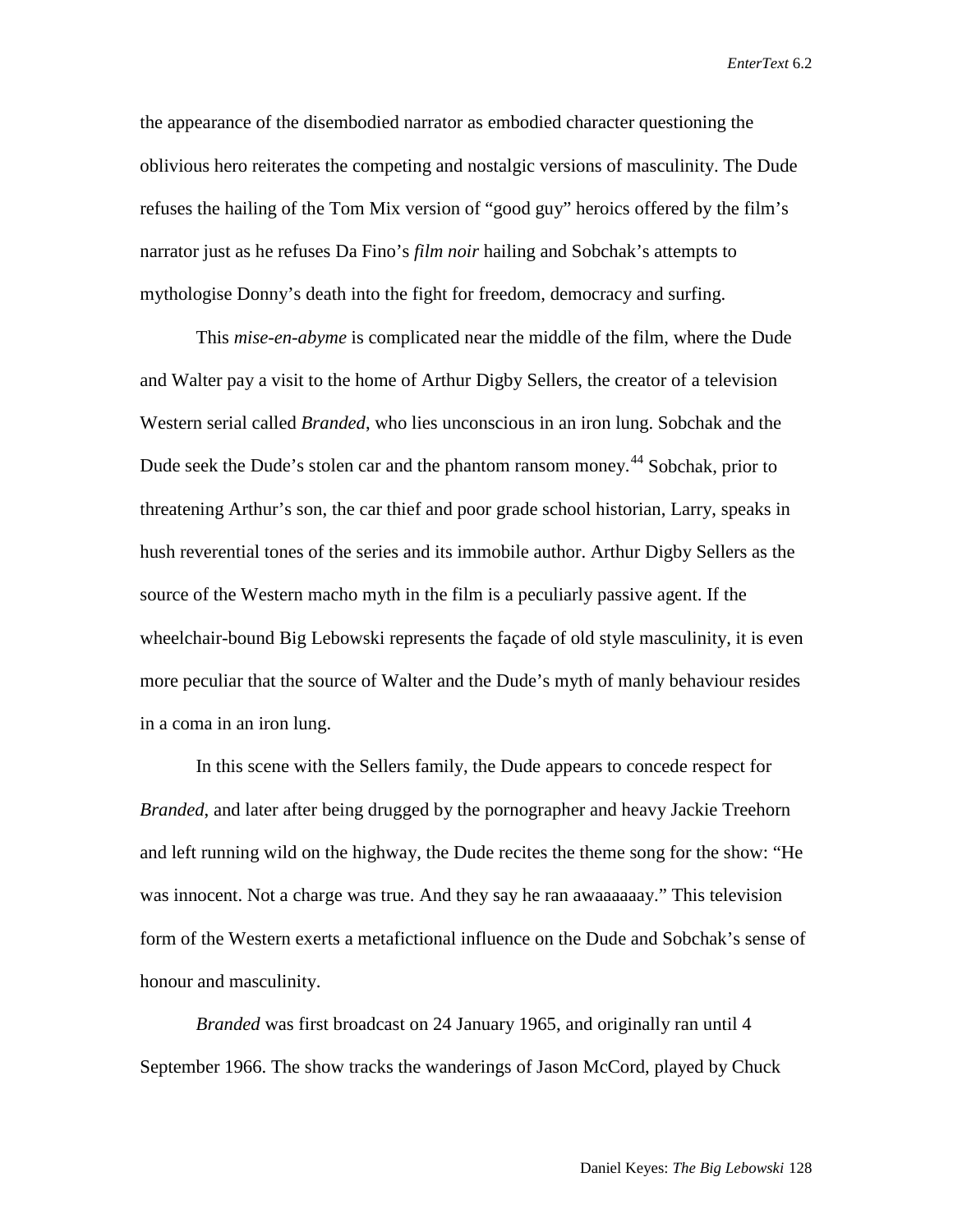Connors, a Civil War officer who is court martialled for cowardice after being the lone white survivor of the Battle of Bitter Creek, a Little-Big-Horn-like massacre. In most episodes, the outcast McCord teaches heroism to the faint-hearted, which explains why both the Dude and Sobchak identify with the show. Perhaps for Sobchak, the show operates as an allegory for the abused and dishonoured Vietnam War Veterans who endorse outlawed violence as a way to restore justice, while, for the Dude, McCord represents a post-militaristic form of heroics that runs "away" from war.

The theme song that the Dude recites contains a final verse, which he does not sing, that parallels his own life as a sixties radical and peace activist, who in his first meeting with the Big Lebowski is "branded" as a "bum" whose "revolution failed:"

> And wherever you go for the rest of your life You must prove... You're a man.

The Dude as the movie's punchbag and oblivious sperm donator offers a different type of heroism to that offered by the apparent masculinity of the Big Lebowski, Sobchak, Da Fino, and United States foreign policy. Thus the Western operates as both a framing device for the film and a touchstone for characters seeking to connect with an authentic "televised" form of masculine behaviour.

To paraphrase the Italian Absurdist playwright Luigi Pirandello, offers characters in search of a chronotopic sub-genre to construct coherency and stability. John Harkness's 1994 review of the Coens' works in *Sight and Sound*, prior to the release of , claims the Coens' movies heartlessly plunder Hollywood's image gallery to construct nihilist jokes: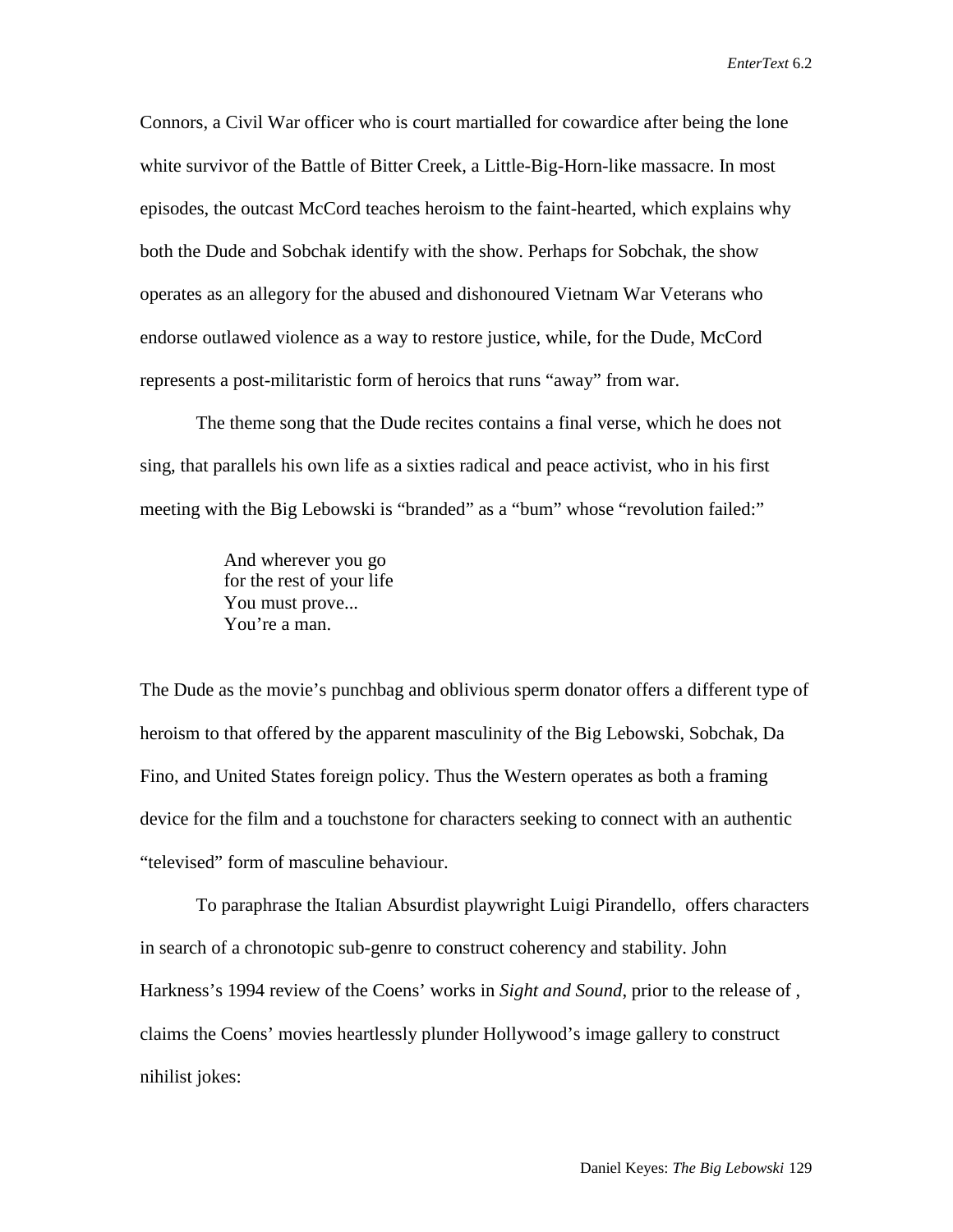The Coens' strength lies in a stylization that reduces or even eliminates the human presence from the frame, and a gallows humour they never shy away from. Their happy endings are ironic commentaries on the genres they subvert, and their world is composed only of nightmares.<sup>[45](#page-24-30)</sup>

Perhaps *i*'s ineffective and farcical nihilist kidnappers are the Coens' response to Harkness's criticism.<sup>[46](#page-24-11)</sup> Russell, that "the film is ultimately a caricature of their [Coens'] distinct styles of filmmaking, a movie that showcases many of the Coens' motifs with little of the wit which the filmmakers have typically deployed," resonates with Harkness's criticism.<sup>[47](#page-24-24)</sup> Certainly, *i* subverts genres and revels in dramatic and verbal ironies, but there is more than a nightmare in its cinematic vision, that features a recent past as a way of positing a better future, while demonstrating how this "past" hinges on a dialogic integration of a variety of mass-culturally imagined pasts from film, television, and music. Against the backdrop of various imagined and real pasts, of the Western and other genres, this film posits a type of masculinity and foreign policy that "abides" and might eventually generate "a little Lebowski" rather than a Big Lebowski.

## **Notes**

 $\overline{a}$ 

<sup>&</sup>lt;sup>1</sup> Fred Pheil, *White Guys: Studies in Postmodern Difference and Domination* (London: Verso, 1995) uses the term "white male rampage films" to delineate action films in the late eighties and early nineties, such as serialised film franchises like *Rambo*, *Die Hard*, and *Lethal Weapon*. Typically these films have working class, white male heroes who overcome bureaucratic and feminine forces with brute force.

*Lebowski*'s Dude does not conform to this type. 2 Robert Lichter, "The Instant Replay War," in Hedrick Smith, ed., *The Media and the Gulf War* (Washington, DC: Seven Locks Press, 1992), 224-230. <sup>3</sup>

<sup>&</sup>lt;sup>3</sup> The exception to this trend is the military melodrama *Courage Under Fire* (Zwick 1996), which curiously also focuses on the problem of identity politics within the American military. This film spends very little time looking at Iraq from any other perspective than that of United States military politics: Iraq and Kuwait operate as pretexts for the discussion of gender and race in the United States military. See,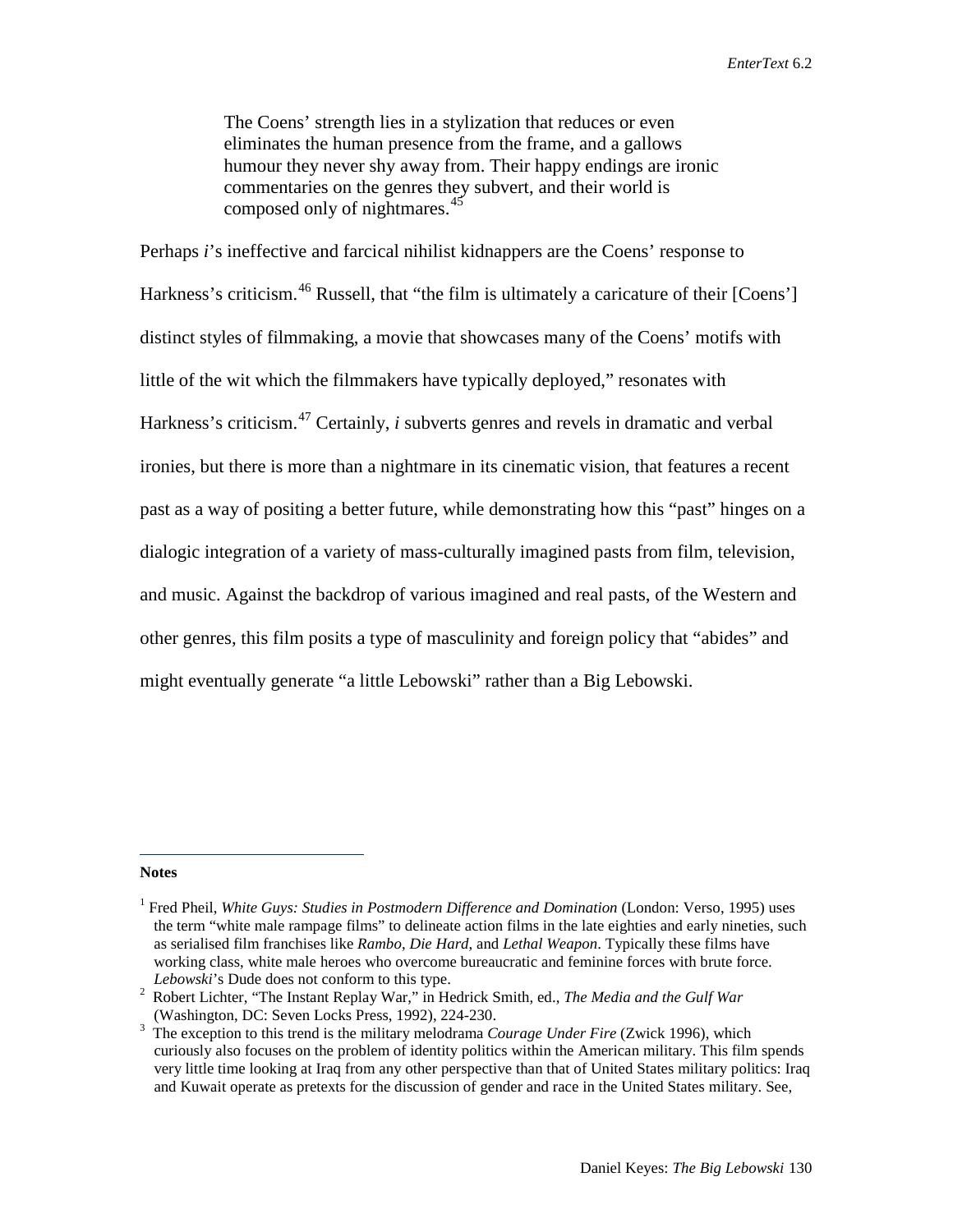for an in-depth discussion of identity politics in this film, Yvonne Tasker, "Soldiers' Stories: Women and Military Masculinities in Courage Under Fire" (Quarterly Review of Film and Video 19.3, 2002), -209.<br><sup>4</sup> This film consciously borrows from Jarecke's stark black and white photographs to challenge the original

- opening scenes, in which the Gulf War was a fun beach party for American soldiers. In terms of representation, it bends "realism" through a Wizard-of-Oz-like use of filters. Kenneth Jarecke and Exene Cervenka, *Just Another War* (Joliet, Montana: Bedrock Press, 1992).<br><sup>5</sup> John Hodelring contands that Hollywood's reaction to the digital Gulf
- John Hodgkins contends that Hollywood's reaction to the digital Gulf War is to retreat into World War II in search of a more noble war. John Hodgkins, "In the Wake of Desert Storm: A Consideration of Modern World War II Films" (*Journal of Popular Film and Television* 30.2, 2002), 74-84. <sup>6</sup>
- <sup>o</sup> R. Barton Palmer, *Joel and Ethan Coen*, (Urbana: University of Illinois Press, 2004), 53.<br><sup>7</sup> Ethan and Joel Coen, *The Big Lebowski* (London: Esber and Esber, 1008), vi. The phrase i
- Ethan and Joel Coen, *The Big Lebowski* (London: Faber and Faber, 1998), vi. The phrase "appreciation for the multiplicity of men" suggests a flippantadmission that the film which features scenes of flying vaginal artists, castration, and a "convicted pederast" does engage with the essential definitions of masculinity.<br><sup>8</sup> William Pros
- William Preston Robertson, *The Big Lebowski: The Making of a Coen Brothers Film,* ed. Tricia Cooke
- $\frac{1}{9}$  Carolyn Russell, *The Films of Joel and Ethan Coen* (London: McFarland, 2001), 165.
- <sup>10</sup> George Toles, "Obvious Mysteries in *Fargo*" in George Toles, *A House Made of Light: Essays on the Art of Film* (Detroit, Michigan: Wayne State University Press, 2003), 263. *Fargo* (Gramercy, 1996) was
- 
- 

 $\overline{a}$ 

- released two years before *Lebowski* and was both a commercial and a critical success.<br><sup>11</sup> Palmer, *Joel and Ethan Coen*, 60.<br><sup>12</sup> Ibid., 53.<br><sup>13</sup> Maria Cristina Iuli, "Memory and Time in *The Big Lebowski*: How Can the P
- Nocera, ed., *America Today: Highway and Labyrinths*(Siracusa: Grafià Editrice, 2003), 651. In the <sup>14</sup> Lisa Donald, "Bowling, Gender and Emasculation in The Big Lebowski" *Lewboskitheory.com* http://www.lebowskitheory.com/pages/welcome.html. Donald admits to being aware of no scholarly work on the film other thanTodd Comer's article. This self-published essay heralds the rise of Lebowski
- 
- <sup>15</sup> Iuli "Memory and Time," 658.<br><sup>16</sup> Todd A. Comer, "This Aggression Will Not Stand:' Myth, War, and Ethics in *The Big Lebowski*" (*SubStance* 34.2, 2005), 98-117.
- <sup>17</sup> M. M. Bakhtin, "Forms of Time and of the Chronotope in the Novel" in Michael Holquist and Caryl Emerson, eds., *The Dialogic Imagination: Four Essays,* trans. Michael Holquist (Austin, TX: University
- $18$  In applying Bakhtin's term to film I recognise the shift in media. Michael V. Montgomery lays the groundwork for such applications when he argues film's ability to represent the matrix of time and space allows "the chronotope [to] reference real life situations rife with everyday associations for audience, helping to create a sense of shared place." Michael V. Montgomery, "Carnivals and Commonplaces: Bakhtin's Chronotope, Cultural Studies, and Film" (*English Language and Literature* 173, 1993), 6. Arguably, *The Lebowski*'s constant shifting of genre makes the identification with a sense of shared space and time difficult; Lynne Pearce, *Reading Dialogues* (London: Edward Arnold, 1994), 71.
- <span id="page-22-0"></span><sup>19</sup> Arguably these polychronotopes coalesce as a single unifying chronotope for many dedicated fans of this movie who hold yearly conventions in bowling alleys where they dress as the film's characters. I suspect this film's cult status is due in part to its heavily stylised representations of eccentric characters who tend
- to reference particular styles and periods. See the official fan club's website at  $\underline{www.lebowskifest.com}$ .<br><sup>20</sup> The choice of the Gulf War as a setting for this notion of identity as chronotopically constructed does not seem accidental. Larry Beinhart's satirical detective novel *American Hero* hypothesises the Gulf War was essentially created by a Hollywood director to serve President Bush's re-election ambitions. In Beinhart's novel, a director creates a CNN-friendly war by taking snippets from all the great war films, including those produced by Nazi Germany. His satirical point is that the Gulf War for American
- <span id="page-22-1"></span>television viewers exists as nostalgic palimpsest divorced from the reality of the Gulf.<br><sup>21</sup> All quotations from the film are taken from the script available at http://www.scriptdude .com/frames/moviescripts/biglebowski.pdf.<br><sup>22</sup> Sobchak contradicts himself seconds later in the dialogue when he uses "Chinaman" to refer to the
- Dude's attacker.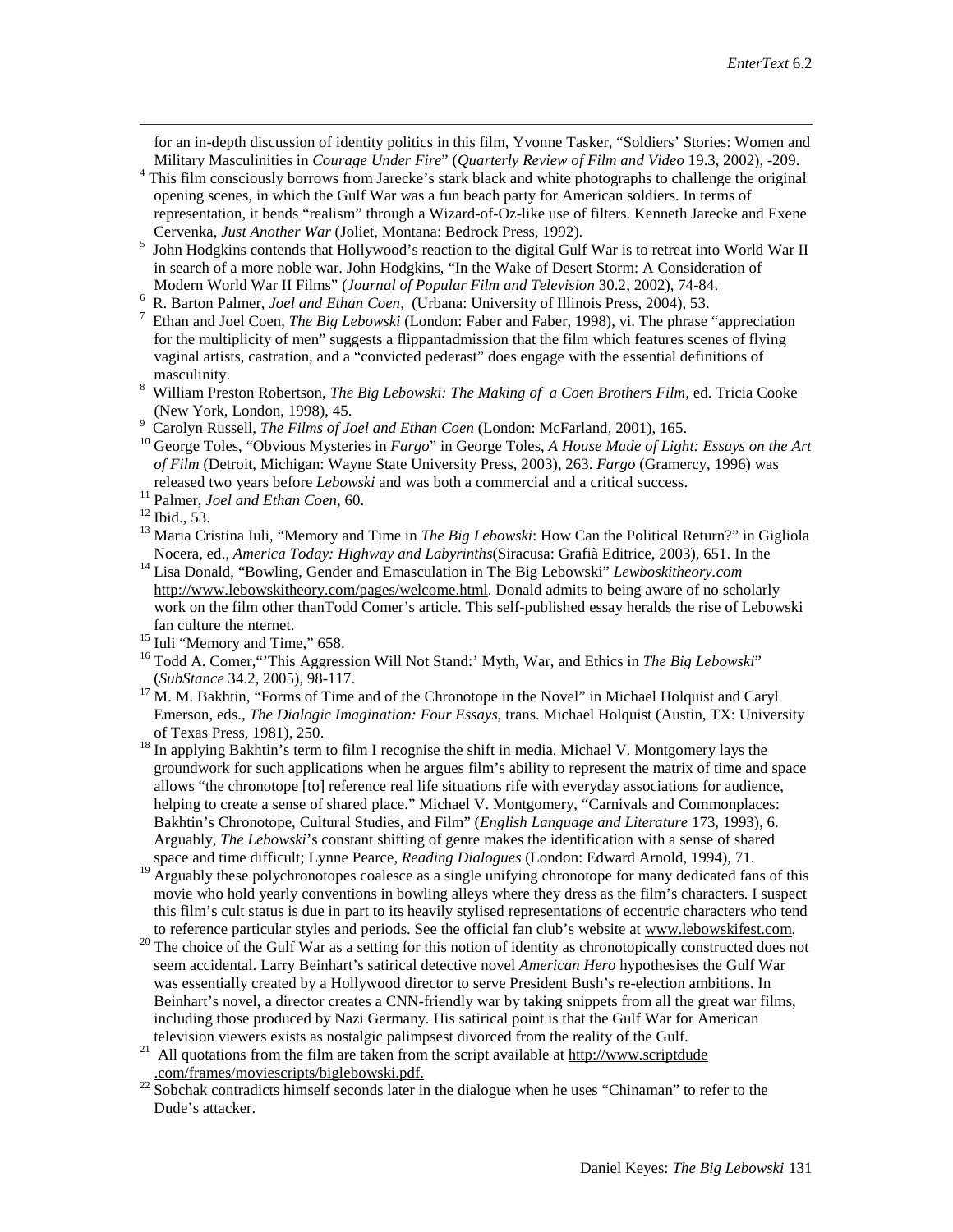- <sup>23</sup> When confronting "little Donny," Walter dresses in a suit and carries a briefcase, which enhances his
- <span id="page-23-1"></span>attempt to play an authority figure.<br><sup>24</sup> Tom Hayden, "Port Huron Statement" (*Voices of the Tribe* <u>www.orlok.com/tribe/insiders/huron.html</u> paragraph 7, emphasis added).
- <span id="page-23-3"></span><span id="page-23-2"></span><sup>25</sup> The Dude and the Big Lebowski share the same name and in many ways mirror each other in their generational divide. When the Dude observes the Big Lebowski's trophy wall, the Dude's face is superimposed on a *Time Magazine* commemorative mirror that asks "ARE YOU A LEBOWSKI ACHIEVER?" The Dude is the great under-achiever. This mirroring occurs on the level of *mise-enscène*: while the Dude has a picture of President Nixon bowling in his apartment, the Big Lebowski has a picture of himself with Nancy Reagan (The Big Lebowski's aide Brandt solemnly whispers that the President was unavailable for pictures that day). While the Dude may be cynically celebrating tricky Dick Nixon as a bowler, the Big Lebowski is unable to have his souvenir photo with President Reagan. The Big Lebowski's desire to have his picture taken with Reagan reflects a presidency that nostalgically invoked the Western as a way of stabilising a macho version of American foreign policy. Reagan's conscious invocation of the fuzzy chronotope of Hollywood Western sought to reassure voters by simplifying complex foreign policy decisions. The Big Lebowski's attempt to simplify and mythologise his rather complex life is full of dramatic irony that resonates with Reagan's blurring of his acting roles with his real life.<br><sup>26</sup> Robertson, *The Making of the Big Lebowski*, 43.<br><sup>27</sup> Palmer, *Joel and Ethan Coen*, 53<br><sup>28</sup> Robertson, *The Making of The Big Lebowski*, 42.
- 
- 
- 
- <sup>29</sup> This is an oblique reference to *Fargo*, in which Marge Gunderson (Frances McDormand) is the police chief. Presumably Bunny Lebowski is related.
- 
- <sup>30</sup> Pheil, *White Guys*, 1-36. **31** His preferred choice of alcohol in the film offers two connotations: one, the sweet combination of vodka, Kahlua and cream is not exactly a "manly" drink by the standards of heroes of Westerns, and two, he is figuratively consuming "whiteness" in this new post-Cold-War era. He also orders a Caucasian, which appears to be a variation of the White Russian, and resonates with the notion of the film's hero literally
- consuming whiteness.<br><sup>32</sup> Paul William Roberts, *The Demonic Comedy: Some Detours in the Baghdad of Saddam Hussein* (New<br>York: Farrar, Straus, and Giroux, 1997), 110-111, 119-20.
- $33$  Sobchak, in an impassioned speech just prior to the showdown outside the bowling alley with the three nihilists, laments the Iraqi adversary while idealising the North Vietnamese as "worthy adversaries." For Sobchak, honour is embodied via direct mortal combat versus the Gulf War's technocratic victory. Sobchak seeks to restore, via his speech, honour and glory to the colonial enterprise while his actions demonstrate the ridiculous futility of such exercises.<br><sup>34</sup> Douglas Kellner, *The Persian Gulf TV War* (Boulder, CO: Westview, 1992), 67.<br><sup>35</sup> Ibid, 240-242.<br><sup>36</sup> The phallic power of the gun in this "Western" is not an a
- 
- attempt to rescue the supposedly kidnapped Bunny Lebowski results in his Uzi falling out of the car and randomly spraying bullets. The Uzi reappears in the "showdown" outside the bowling alley in the hands
- of the German nihilists who are unable to operate it.<br><sup>37</sup> The Eagles are a part of a later gag on race and music in the film when an African-American Rastafarian taxi driver ejects the Dude from his cab because the Dude does not "like my music," which is also the Eagles. The notion of a music lover having "his" music that authentically reflects his identity is skewed in this brief scene that reverberates with most of the characters' overtly and elaborately constructed
- nostalgic identities. 38 Roberts notes that Sad*dam* (with the stress on the second syllable) translates somewhat literally to "learned one." On the other hand, *Sad*dam (with the stress on the first syllable and nasal "a" as George Bush used) translates to "shoe-shine boy." Bush was as conscious of this as he was of the way his singular pronunciation sounded to non-Arabic speakers: *Sodom Hussein* (Roberts, *The Demonic Comedy*, 125). Ironically, in the dream sequences of *Lebowski*, Saddam is featured as a bowling alley attendant who polishes shoes.
- <span id="page-23-0"></span><sup>39</sup> However, the cowboy narrator who appears in the credits as the Stranger states that he will stick around to watch the semi-finals where presumably the Dude and Sobchak will meet Quintana's team.